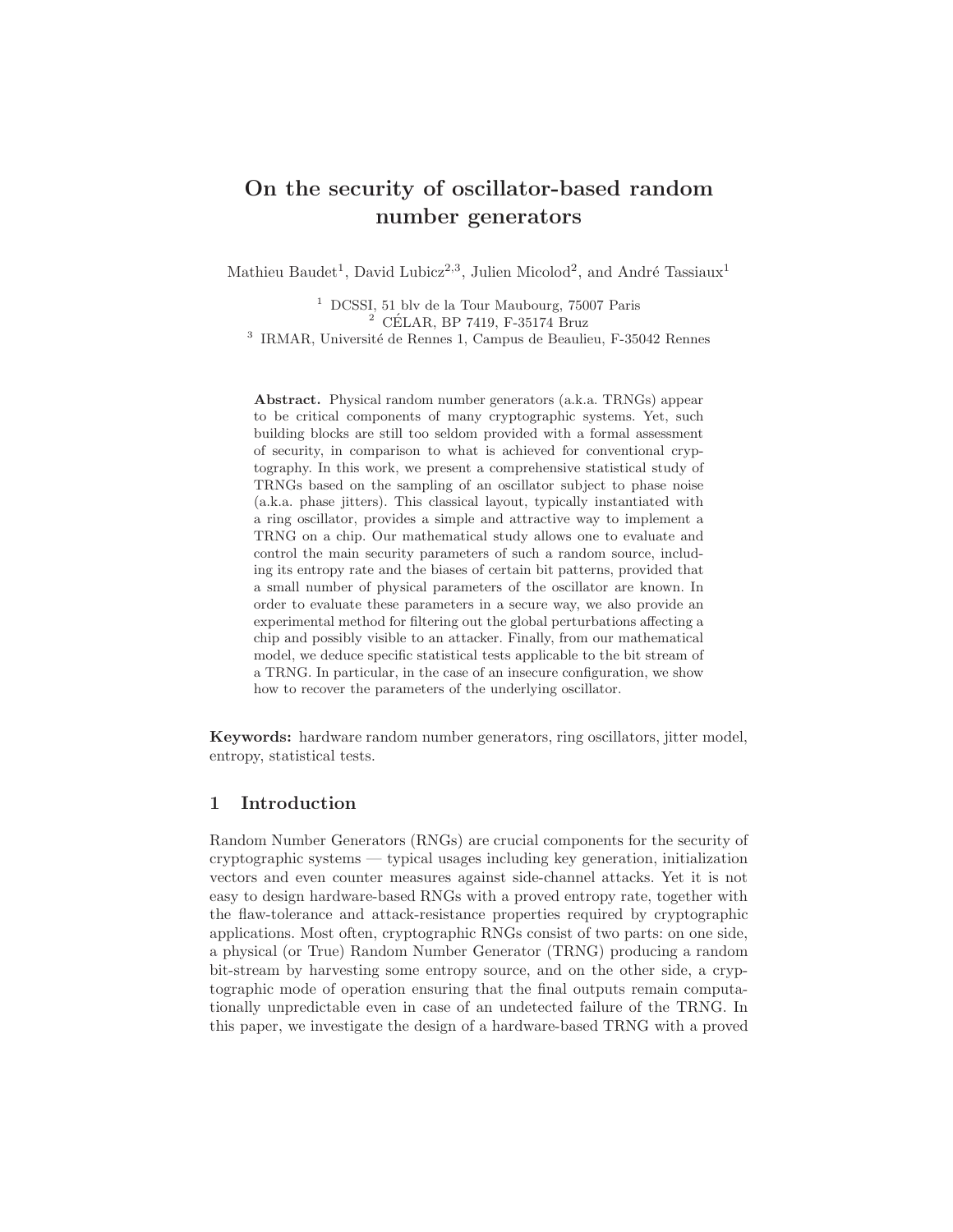security, following the recommendations of [\[12\]](#page-17-0). This explains our focus on a simple design, suitable for a complete and precise modeling.

A source of randomness commonly used in FPGA and ASIC implementations of TRNGs is the instability of signal propagation time across logic gates. This instability is typically accumulated in so-called ring oscillators, consisting in a series of inverters or delay elements connected in a ring. The phase jitter of a ring oscillator is then extracted by means of a sampling unit, for instance a type-D flip-flop triggered by another ring oscillator or by an external clock signal. This simple structure has been widely studied in the literature as a building block for many on-chip TRNGs [\[8,](#page-16-0)[3](#page-16-1)[,14\]](#page-17-1). This paper aims to present a comprehensive statistical model of such a basic random unit, and contribute more generally to improving the security analysis of hardware random number generators.

Previous work on provably secure TRNGs based on sampled oscillators includes the work of [\[11](#page-16-2)[,9](#page-16-3)[,4\]](#page-16-4), who consider mathematical models based on the flipping times  $T_k$  of the signal, that is, the times of its rising and falling edges. These models are natural to consider as they correspond to what can be experimentally observed on an oscilloscope. Existing work  $[9,4,2]$  $[9,4,2]$  $[9,4,2]$  report that the durations  $X_k = T_{k+1} - T_k$  between the flipping times appear in many cases to be independent and identically distributed (in short  $i.i.d.$ ), as one could expect from the physical intuition of electronic noise. This allows one to compute a safe lower bound of the entropy rate of the TRNG [\[9\]](#page-16-3). Yet, we found that such time-oriented models become quickly intractable when one wishes to compute more precise security parameters, such as the maximal bias on a short vector, or the probabilities of outputting certain bit patterns.

Our first contribution is an original approach to address this limitation using a different family of statistical models based on Wiener processes, a classical tool in the study of noisy oscillators [\[6\]](#page-16-6). More precisely, we identify the phase of an oscillator to a one-dimensional Brownian motion, and see the outputs of the generator as a (periodic, possibly probabilistic) function of the phase. This new, phase-oriented presentation allows us to achieve exact and approximate formulas for the probabilities of occurrence and for the entropy of arbitrary-length bit vectors, as well as a simple lower bound for the entropy rate. We validate these computations from a physical perspective by arguing, after  $[6]$ , that the timeoriented and the phase-oriented models should be equivalent whenever the jitters of oscillators are small compared to their nominal periods. (This is always verified in practice.) Our formulas take as input a small number of physical parameters that still need to be measured in order to provide a full security assessment.

For that purpose, we also present an experiment designed to compute the relevant physical parameters of a given layout and a given technology. The main difficulty here is that the phase jitter of a ring oscillator, according to the model presented in  $[16]$ , is made up of several different components depending on whether the jitter is local or global, deterministic or nondeterministic. From a security perspective, it is important to be able to distinguish the local Gaussian component, which is the entropy source of the TRNG, from the global deterministic jitter which can be manipulated from outside the device.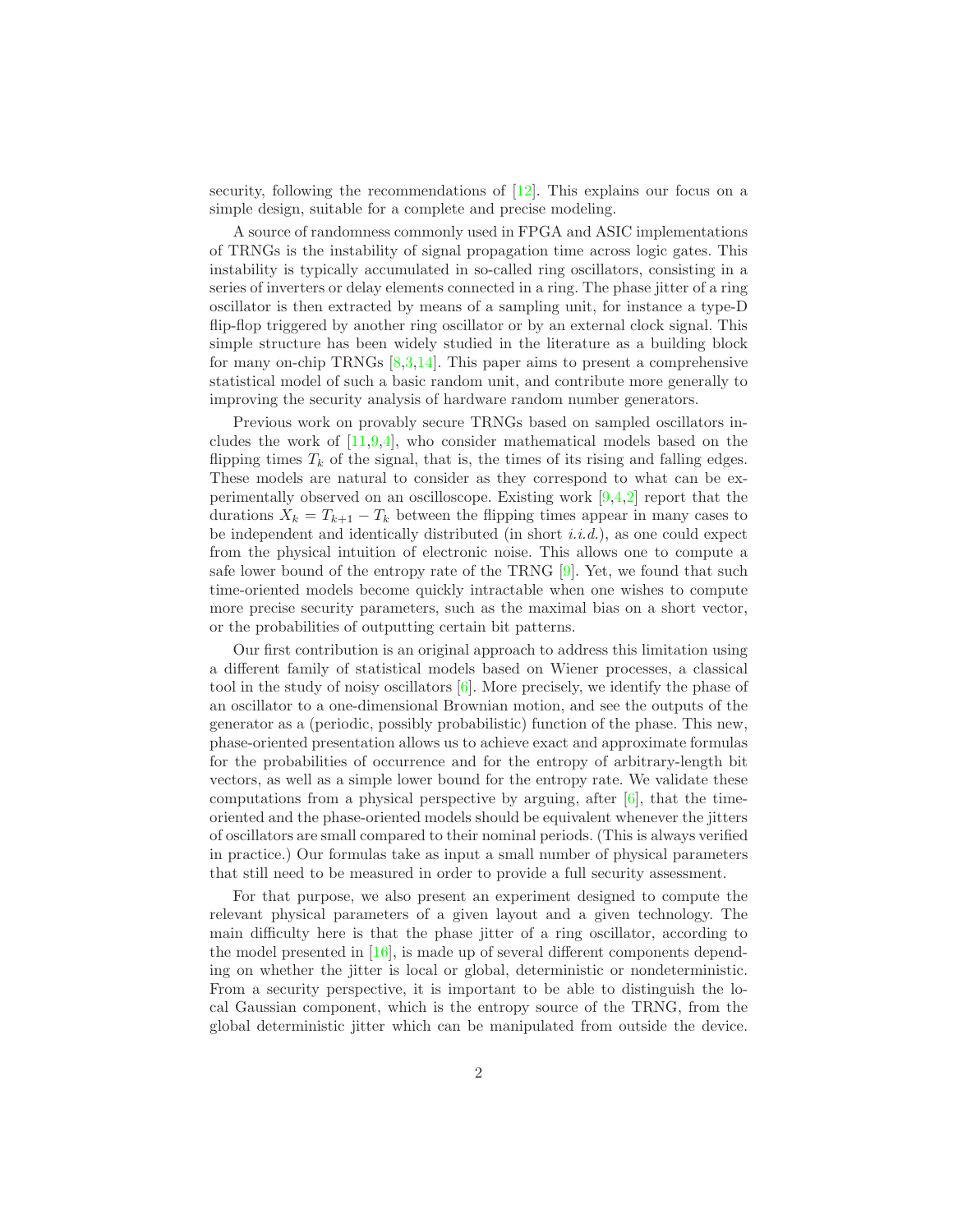Our results show that the measure of the statistical parameters of the jitter usually described in the literature  $[14,4,2]$  $[14,4,2]$  $[14,4,2]$  can be inaccurate and, sometimes, largely over-estimated. To solve this issue, we present an experiment able to extract and precisely measure the local Gaussian component of phase jitters, by comparing the signals of two free running oscillators on a same FPGA.

Finally, we apply our formulas to deduce statistical tests directly applicable to the output sequence of a TRNG. Our tests are specifically tailored to detect oversampled oscillators, and potentially much stronger than the general-purpose tests routinely used [\[1\]](#page-16-7). In particular, for a sufficiently large amount of over-sampled bits, we observe that it is feasible to recover the main statistical parameters of a TRNG.

Organization of the paper. In Section [2,](#page-2-0) we recall the classical, time-oriented models for the sampling of oscillators, then we introduce our new, phase-oriented approach and use it to compute the security parameters of oscillator-based TRNGs. Section [3](#page-7-0) presents an experiment designed to extract the Gaussian component of the phase jitter of a ring oscillator. Finally, in Section [4,](#page-10-0) we outline two special-purpose statistical tests applicable to the outputs of a TRNG in order to assess its statistical properties. Appendices [A,](#page-17-3) [B](#page-23-0) and [C](#page-25-0) contain related proofs, additional justifications and an extension to a design made of two oscillators.

### <span id="page-2-0"></span>2 Statistical models for the sampling of oscillators

Motivated by the example of TRNGs based on ring oscillators, we describe two approaches to model an oscillator subject to phase jitters, and sampled by a time reference (e.g. a quartz clock signal). Whereas the first approach, based on flipping times, is classical  $[11,9,4]$  $[11,9,4]$  $[11,9,4]$ , to our knowledge, the second approach, based on a Wiener processes, has never been considered in the field of secure random number generators. We focus on this new approach and derive several formulas to compute the security parameters of a TRNG, notably the biases and the entropy of bit-vectors, and as well as a lower bound of the entropy rate.

For simplicity, in what follows, we keep in line with previous work in the area  $[11,9,4]$  $[11,9,4]$  $[11,9,4]$  and concentrate on symmetric (in particular balanced) oscillators, for which the falling and rising transitions are equally distributed.

#### 2.1 Classical approach (time-oriented)

A common and natural model for jittered oscillators consists in assuming that the half-periods, that is, the durations  $X_k = T_{k+1} - T_k$  between the flipping times  $T_k$   $(k \geq 0)$  of the signal, are independent and identically distributed random variables. In the sequel, we write  $m_X = E(X_k)$  for the mean, and  $s_X^2 = V(X_k)$ for the variance of  $X_k$ .

Once the flipping times  $T_k$  are defined, the corresponding signal  $s(t) \in \{0, 1\}$ at time  $t \geq 0$  is described by  $s(t) = \max\{k+1 | T_k \leq t\} \mod 2$ . This model of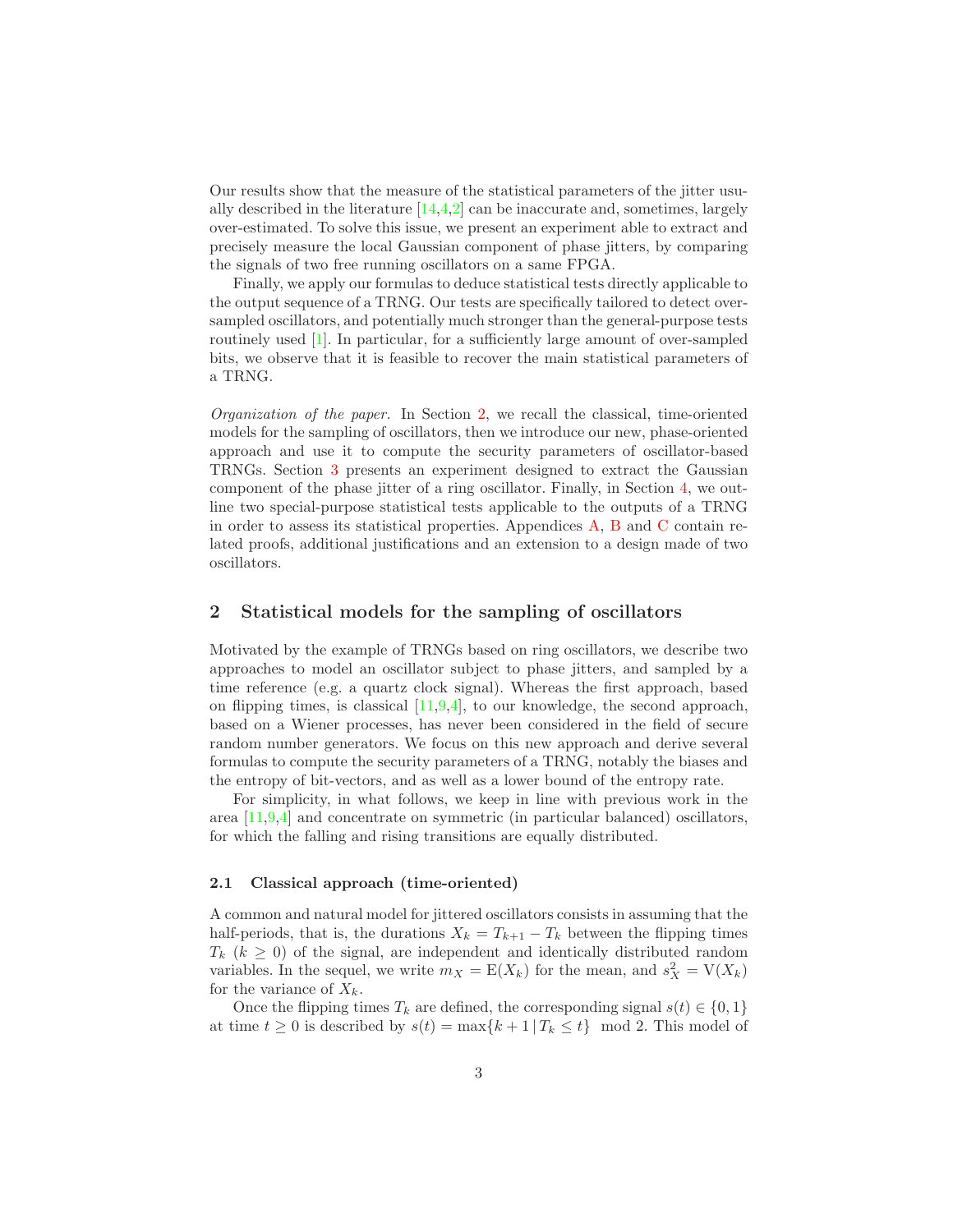$s(t)$  is often referred to as an *alternated renewal process* (see for instance [\[15\]](#page-17-4)). Assuming a start-up time  $t<sub>S</sub>$  and a fixed sampling period  $\Delta t$ , the successive outputs of the random number generator are finally given by  $s(t<sub>S</sub>)$ ,  $s(t<sub>S</sub> + \Delta t)$ ,  $\ldots, s(t_S + n\Delta t), \ldots$ 

This model has been widely studied in the community of cryptographic random number generation [\[11](#page-16-2)[,4\]](#page-16-4), and even generalized [\[9\]](#page-16-3) to allow for short-term dependencies between the  $X_k$ . Notably, Killman and Schindler [\[9\]](#page-16-3) provide an approximate lower-bound for the source entropy, and present experimental results on a TRNG based on noisy diodes, which appear compatible with the i.i.d. assumption on the  $X_k$ .

Although an elegant explicit formula exists for the Laplace transform of  $\mathbb{P}[s(t) = 1]$  (see [\[15,](#page-17-4) p. 334]), to our knowledge there is no general way to compute the probabilities of sampling arbitrary-length bit-vectors from alternating renewal processes, let alone if one wishes to abstract away the initial conditions by letting the start-up time  $t<sub>S</sub>$  tend to  $+\infty$ . Yet, evaluating these probabilities is important to predict residual biases in the outputs of a TRNG, design specific statistical tests, or simply validate the physical model and the amount of Gaussian noise at a higher level. For these reasons, we consider another approach that directly models the phase evolution of an oscillator.

#### 2.2 New approach (phase-oriented)

Motivated by typical solutions of equations in the study of noisy oscillators [\[6\]](#page-16-6), we consider a family of model where the phase  $\varphi$  of an oscillator is analogue to a (stationary) one-dimensional Brownian motion. Accordingly, we model the evolution of the phase by a Wiener stochastic process  $(\varphi(t))_{t\in\mathbb{R}}$  with drift  $\mu > 0$ and volatility  $\sigma^2 > 0$ . In other words, for any times  $t \geq t_0$ , the phase  $\varphi(t)$ conditioned on the values  $(\varphi(t'))_{t' \leq t_0}$  prior to  $t_0$  follows a Gaussian distribution of mean  $\varphi(t_0) + \mu(t - t_0)$  and variance  $\sigma^2(t - t_0)$ . Equivalently, in terms of conditional density of probability, we have for all  $t, t_0, x, x_0$ ,

$$
\frac{d}{dx}\mathbb{P}[\varphi(t) \le x \mid \varphi(t_0) = x_0, \ (\varphi(t'))_{t' < t_0} = \dots]
$$
\n
$$
= \frac{1}{\sigma\sqrt{2\pi(t - t_0)}} \exp\left(\frac{-(x - x_0 - \mu(t - t_0))^2}{2\sigma^2(t - t_0)}\right) \tag{1}
$$

where the dots denote any set of values. (Note that both  $\mu$  and  $\sigma^2$  are frequencies here.)

Given a value x of the phase at a given time t, the output bit  $s(t)$  is then modeled by a random variable such that the probability of  $s(t) = 1$  is equal to  $g_1(x)$ , for some fixed 1-periodic function  $g_1$ . Let  $g_0 = 1-g_1$  be the complementary function. Again, in terms of conditional probability, we have for all  $t, b, x$ 

<span id="page-3-0"></span>
$$
\mathbb{P}\left[s(t) = b \mid \varphi(t) = x, \ (\varphi(t'), s(t'))_{t' \neq t} = \ldots\right] = g_b(x). \tag{2}
$$

The fact that  $g_1$  is 1-periodic is related to the periodicity of the sampled signal, whose average period is thus equal to  $\frac{1}{\mu}$ . Another noticeable consequence is that  $s(t)$  depends only on the quantity  $\overline{\varphi}(t) = \varphi(t) \mod 1$ .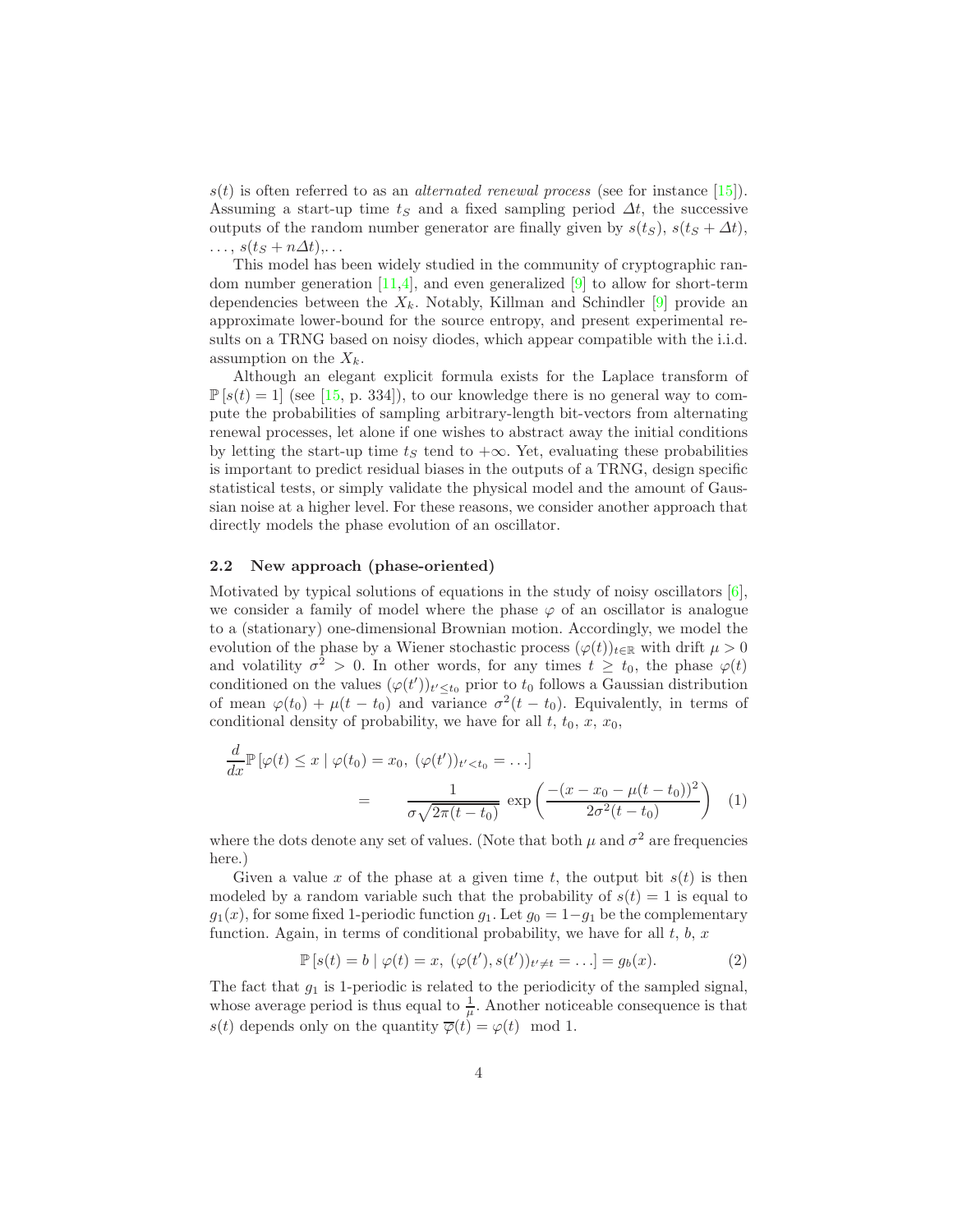In the following, we concentrate on the (almost) deterministic sampling process defined by

$$
g_1(x) = \begin{cases} 1 & \text{if } x \text{ mod } 1 \in ]\frac{1}{2}, 1[, \\ 0 & \text{if } x \text{ mod } 1 \in ]0, \frac{1}{2}[, \\ \frac{1}{2} & \text{if } x \text{ mod } 1 \in \{0, \frac{1}{2}\}. \end{cases}
$$
(3)

In other words, for such a choice of  $g_1$ , we have that  $\overline{\varphi}(t) \in ]0, \frac{1}{2}[\text{ implies } s(t) = 0,$  $\overline{\varphi}(t) \in ]\frac{1}{2},1[$  implies  $s(t) = 1$ , and  $\overline{\varphi}(t) \in \{0,\frac{1}{2}\}\$ implies that  $s(t)$  is a pure random bit. (This last case is negligible and only motivated by Fourier series.) We note that more complex signals, for instance featuring unbalanced and/or noisy sampling, could be modeled as well, simply by adapting the definition of  $g_1$ .

When no initial precondition is given, we assume that  $\varphi(0)$  follows the uniform distribution on [0, 1[, thereby modeling an infinite amount of time spent after the start-up of the oscillator. In particular, this ensures that each  $\overline{\varphi}(t_0)$  follows the (same) uniform distribution, and that the source  $(s(t))_{t\in\mathbb{R}}$  is stationary, that is, the probabilities of sampling bit vectors are invariant by time-shifting.

#### 2.3 Equivalence formulas between models

For real physical systems, we expect the jitters to be small, that is,  $\sigma^2 \ll \mu$ , in terms of Wiener process. Arguably, the sampling of such a Wiener process is equivalent to that of an alternated renewal process where the durations  $X_k$ follow an inverse Gaussian distribution (a.k.a. Wald distribution):

$$
p_{X_k}(x) = \left(\frac{\lambda}{2\pi x^3}\right)^{\frac{1}{2}} \exp\frac{-\lambda(x - m_X)^2}{2m_X^2 x} \qquad \text{for } x > 0 \tag{4}
$$

<span id="page-4-0"></span>with parameters

$$
m_X = \frac{1}{2\mu}
$$
 and  $\lambda = \frac{m_X^3}{s_X^2} = \frac{1}{4\sigma^2}$ . (5)

Indeed, on the one hand, it is well-known that this distribution corresponds to the first passage time, from  $\varphi(0) = \frac{k}{2}$  to  $\varphi(x) = \frac{k+1}{2}$ , of a Wiener process with drift  $\mu$  and volatility  $\sigma^2$  (see for instance [\[5,](#page-16-8) p. 221]). On the other hand, the assumption  $\sigma^2 \ll \mu$  allows us to ignore the possibility for the sampled signal to flip in a detectable manner because of the phase going backward: indeed by another classical result of Wiener processes [\[5,](#page-16-8) p. 212], the probability  $\mathbb{P}[\exists t \geq 0, \varphi(t) \leq \varphi(0) - \alpha] = e^{-2\alpha \frac{\mu}{\sigma^2}}$  will be infinitesimal for meaningful  $\alpha > 0$ .

Remark 1. We note that Equation [\(5\)](#page-4-0) allows one to set the parameters  $m<sub>X</sub>$  and  $s_X^2$  in function of  $\mu$  and  $\sigma^2$ , and use other distribution laws for  $X_k$ . For instance, we may use a Gamma distribution:

$$
p_{X_k}(x) = \frac{1}{\Gamma(k)\theta^k} x^{k-1} e^{\frac{x}{\theta}} \tag{6}
$$

with parameters  $k = \frac{E(X_k)^2}{V(X_k)} = \frac{\mu}{2\sigma^2}$  and  $\theta = \frac{E(X_k)}{k} = \frac{\sigma^2}{\mu^2}$ .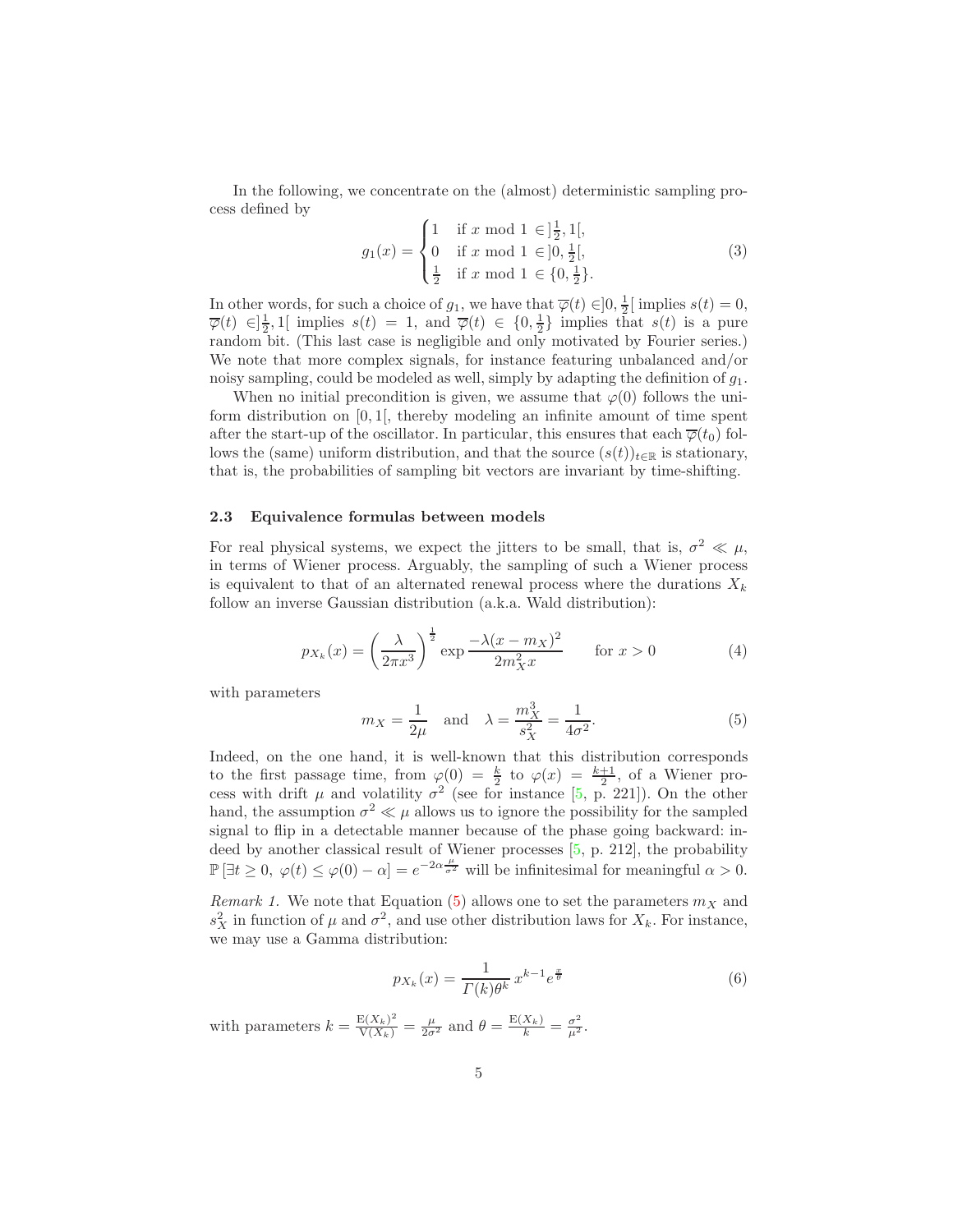In any case, we will have  $\frac{s_X^2}{m_X^2} = \frac{2\sigma^2}{\mu} \ll 1$ , therefore, we expect that the shape of a given distribution law will have little influence on the behavior of processes. By extension, this suggests that Wiener processes suffice to approximate every physically relevant model based on renewal alternating processes. In the literature of noisy oscillators, we found that Demir et al. [\[6\]](#page-16-6) do relate phase-oriented processes to time-oriented processes based on Gaussian distributions.

## 2.4 Controlling bit-vector probabilities, source entropy and biases

Let  $\Delta t$  > 0 be some fixed sampling period. Using either kind of model, we define the *quality factor*  $Q = \sigma^2 \Delta t = \frac{s_X^2 \Delta t}{4 m_X^3}$  of an oscillator-based TRNG as the phase variance accumulated between two samples, and let  $\nu = \mu \Delta t = \frac{\Delta t}{2 m_X}$  be frequency ratio between the sampled and the sampling signal.

As mentioned before, in physical random generators based on phase jitter, we expect that  $\frac{Q}{\nu} = \frac{\sigma^2}{\mu} \ll 1$ .

Remark 2. We note that the notion of quality factor is in line with the intuitive definition for a alternating renewal process: the average relative variance accumulated during a time  $\Delta t$  (that is, approximately for  $\frac{\Delta t}{2 E(X_k)} = \nu$  periods) is given by

$$
\nu \frac{V(X_{2k} + X_{2k+1})}{E(X_{2k} + X_{2k+1})^2} = \frac{\nu}{2} \frac{V(X_k)}{E(X_k)^2} = \sigma^2 \Delta t = Q.
$$
 (7)

We expect the sampled bits to behave as a perfect random source when the quality factor  $Q$  is significantly larger than 1. Indeed the accumulated phase jitter between two samples then amounts to more than one period of the oscillator.

<span id="page-5-1"></span>In order to make this statement rigorous, we provide several formulas for the probabilities and the entropy of arbitrary-length bit vectors.

**Proposition 1.** Consider a Wiener process  $(\varphi(t))$  with parameters  $\mu$  and  $\sigma^2$ and define  $(s(t))$  as previously. Let  $\nu = \mu \Delta t$  and  $Q = \sigma^2 \Delta t$ .

1. The probability to sample 1 at time  $t \geq 0$  conditioned on the phase at time 0 verifies

$$
\mathbb{P}\left[s(t) = 1 \mid \varphi(0) = x\right] = \frac{1}{2} - \frac{2}{\pi} \sin(2\pi(\mu t + x)) e^{-2\pi^2 \sigma^2 t} + O(e^{-4\pi^2 \sigma^2 t}).
$$
 (8)

<span id="page-5-0"></span>2. The probability to output a vector  $\mathbf{b} = (b_1, \ldots, b_n) \in \{0,1\}^n$  at sampling times  $0, \Delta t, \ldots (n-1)\Delta t$  satisfies

$$
p(\mathbf{b}) = \mathbb{P}\left[s(0) = b_1, \dots, s((n-1)\Delta t) = b_n\right]
$$
\n
$$
= \frac{1}{2^n} + \frac{8}{2^n \pi^2} \left( \sum_{j=1}^{n-1} (-1)^{b_j + b_{j+1}} \right) \cos(2\pi \nu) e^{-2\pi^2 Q} + O(e^{-4\pi^2 Q}).
$$
\n(10)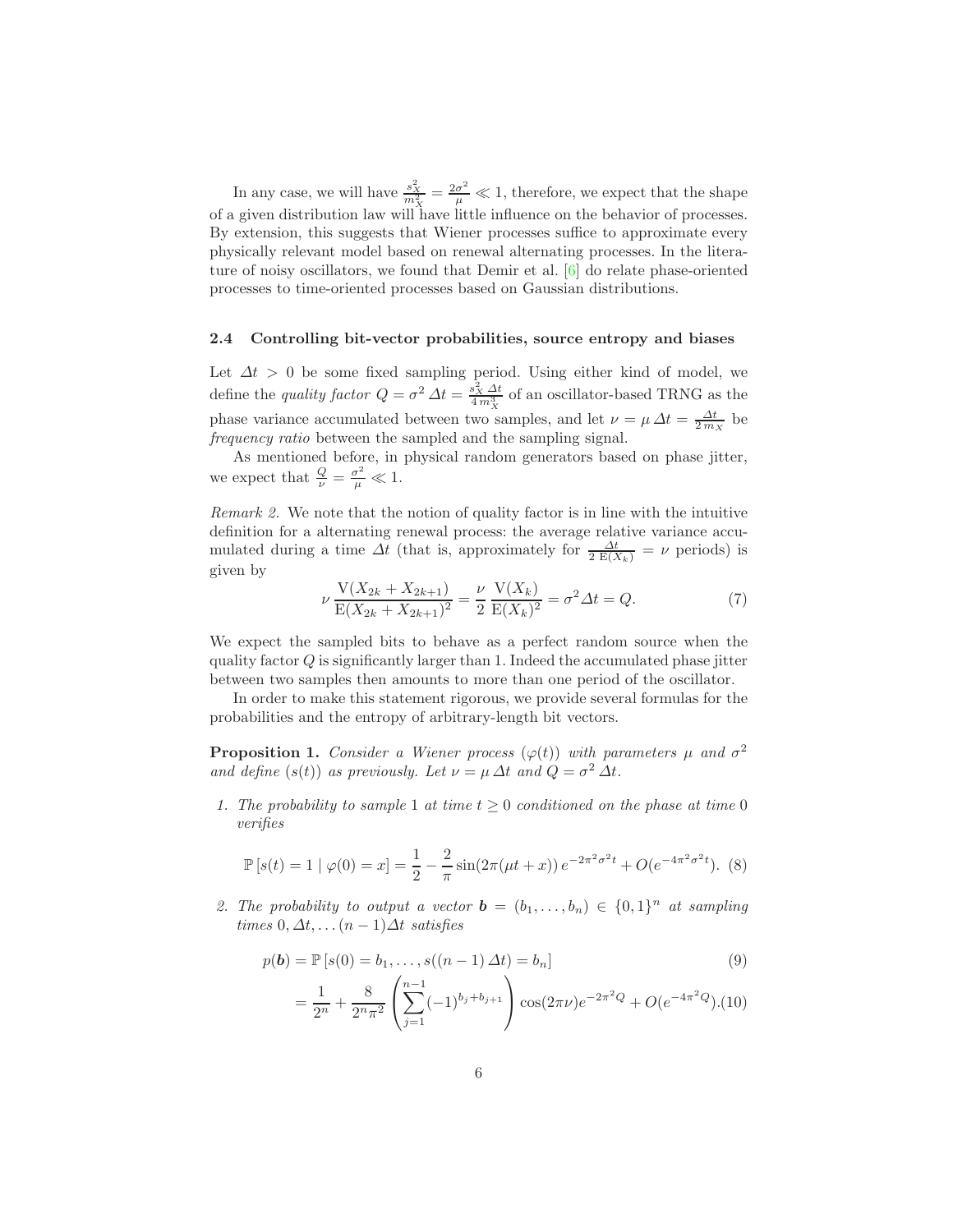<span id="page-6-0"></span>3. The entropy of such an output is

$$
H_n = \sum_{\boldsymbol{b} \in \{0,1\}^n} -p(\boldsymbol{b}) \log p(\boldsymbol{b}) \tag{11}
$$

$$
= n - \frac{32(n-1)}{\pi^4 \ln(2)} \cos^2(2\pi\nu) e^{-4\pi^2 Q} + O(e^{-6\pi^2 Q}).
$$
 (12)

These expressions result from a careful study of the mathematical model, based on Fourier series and given in appendix [A.](#page-17-3) Our study also provides exact formulas suitable for precise numerical simulations.

Lower bound for entropy. For a stationary process, it is well-known [\[13\]](#page-17-5) that  $\frac{1}{n}H_n$  and  $H_n - H_{n-1}$  tends (from above) to a same limit H, called the bitrate entropy of the source. We emphasize that the approximation of  $H_n$  above (Equation  $(12)$ ) is not provably uniform in n, and thus cannot be used to provide a rigorous lower bound of H. However, following similar ideas as in [\[9\]](#page-16-3), it is easy to state a lower bound of H based on the entropy of  $s(\Delta t)$  conditioned on  $\varphi(0)$ .

<span id="page-6-1"></span>Corollary 1. Let  $H(s(\Delta t) | \varphi(0)) = \int_0^1 H(s(\Delta t) | \varphi(0)) = x) dx$  denote the average conditional entropy of  $s(\Delta t)$  with respect to  $\varphi(0)$ , where by definition

$$
H(s(\Delta t) | \varphi(0) = x) = -p \log_2(p) - (1 - p) \log_2(1 - p)
$$
 (13)

if  $p = \mathbb{P} [s(\Delta t) = 1 | \varphi(0) = x]$ . Then we have that

$$
H \ge H(s(\Delta t) \mid \varphi(0)) = 1 - \frac{4}{\pi^2 \ln(2)} e^{-4\pi^2 Q} + O(e^{-6\pi^2 Q}). \tag{14}
$$

Remark 3. For a sanity check, note that  $\frac{4}{\pi^2 \ln(2)} \approx 0.58 > \frac{32}{\pi^4 \ln(2)} \approx 0.47$ .

Bounding biases in function of  $Q$  and  $n$ . We should emphasize that the given approximation for  $p(b)$  (Equation [\(10\)](#page-5-0)) hold when  $e^{-2\pi^2 \tilde{Q}}$  is small enough for a fixed parameter  $n = |\mathbf{b}|$ . Preliminary numerical experiments suggest that these approximations might not hold uniformly in  $n$ . As a consequence, controlling the biases of the source may require to limit the number of consecutive outputs returned by the random source to not exceed a fixed value  $n_{\text{max}}$ . To help designers assess  $n_{\text{max}}$  in a safe way, we provide exact bounds on the biases  $\epsilon(\mathbf{b}) = 2^n p(\mathbf{b})-1$ .

<span id="page-6-2"></span>**Proposition 2.** Let  $\vartheta(x) = \sum_{k \in \mathbb{Z}} x^{k^2}$  for  $|x| < 1$  and  $B = e^{-2\pi^2 Q}$ . For every n and every  $b \in \{0,1\}^n$ , it holds that  $|\epsilon(b)| \leq \vartheta(B)^{n-1} - 1$ . In particular, for every *n* such that  $n \le n_{\text{max}} = \lfloor 1 + \frac{1}{\log_2(\vartheta(B))} \rfloor$ , we have  $|\epsilon(b)| < 1$  and  $H_n \ge n - 2$ .

Although these bounds may appear pessimistic compared to the approximate expressions given in the previous section, we note that small values of Q still allow for large  $n$ , as the following table illustrates: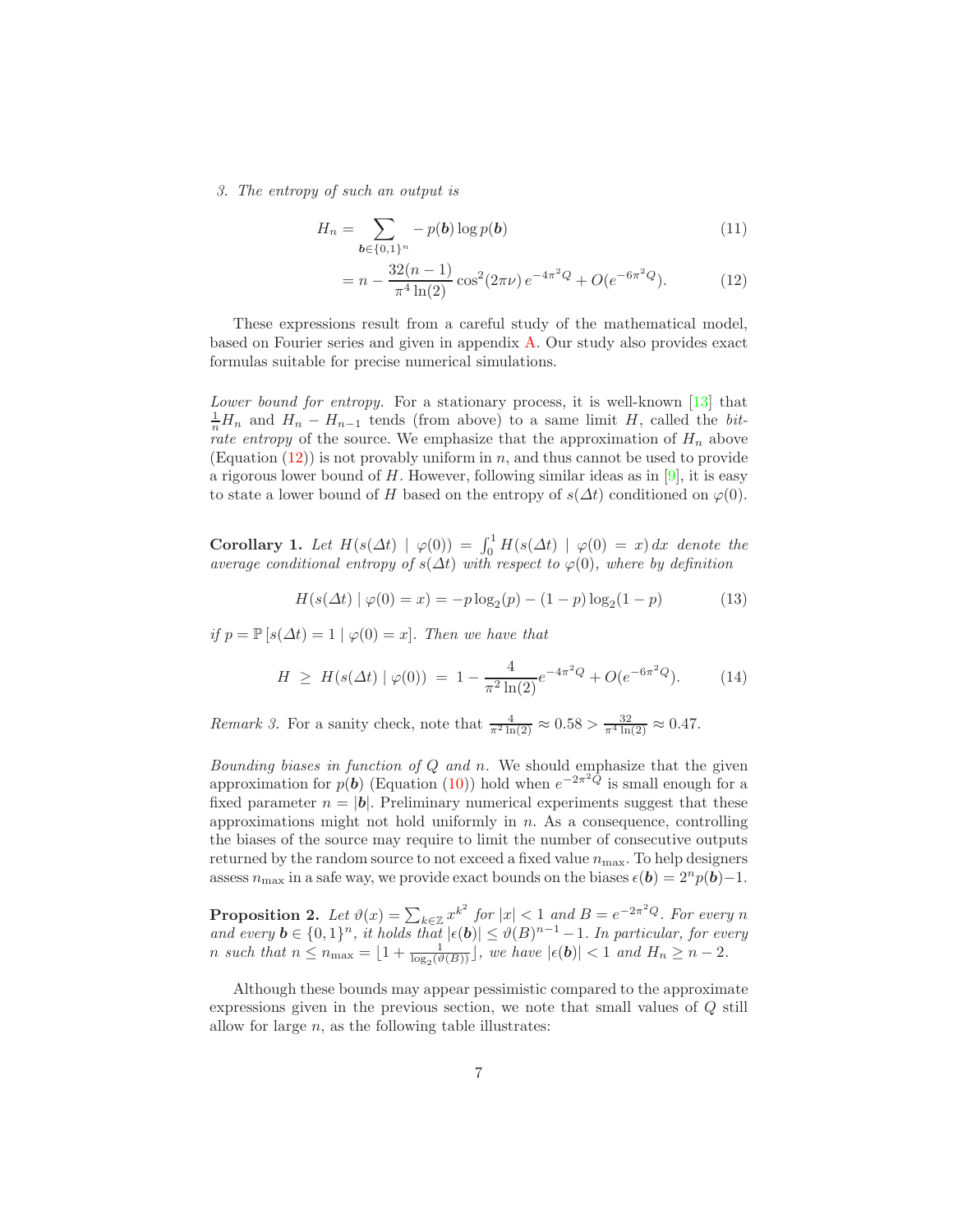|                             | $B = e^{-2\pi^2 Q}$  | $n_{\text{max}} = \left\lfloor 1 + \frac{1}{\log_2(\vartheta)} \right\rfloor$ |
|-----------------------------|----------------------|-------------------------------------------------------------------------------|
| 0.1                         | $1.3 \cdot 10^{-1}$  | 3                                                                             |
| 0.2                         | $1.9 \cdot 10^{-2}$  | 18                                                                            |
| 0.3                         | $2.6 \cdot 10^{-3}$  | 130                                                                           |
| 0.5                         | $5.1 \cdot 10^{-5}$  | 6701                                                                          |
| 1                           | $2.6 \cdot 10^{-9}$  | $129 \cdot 10^6$                                                              |
| $\mathcal{D}_{\mathcal{L}}$ | $7.1 \cdot 10^{-18}$ | $48 \cdot 10^{15}$                                                            |

## <span id="page-7-0"></span>3 Measuring the phase jitter of ring oscillators

In Section [2,](#page-2-0) we recalled classical models based on flipping times, and showed how to use a new family of models based on Wiener processes to analyze the security of a TRNG. Such security analyses rely on the physical parameters of the generators, that is, the frequency ratio  $\nu$  and a quality factor  $Q$ .

In this section, we first report several experiments in order to assess the physical parameters of a single ring oscillator embedded on a FPGA, and to confirm the physical relevance of the model in use. Note that, as mentioned before, the choice between time and phase models does not matter as long as  $Q \ll \nu$ .

Whereas the experiments are satisfactory for well-stabilized FPGAs (see for instance  $[4,2]$  $[4,2]$ , we observe that the general case is more complex as the frequencies of oscillators may fluctuate. As emphasized by Valtchanov *et al.* [\[16\]](#page-17-2), an important component of such fluctuations, the global deterministic jitters, typically low-frequency and global to a FPGA, should not be confused with (local) Gaussian phase jitters, as the former generally depends on signals such as the power source, that may leak or even be controlled by an attacker.

For that reason, we introduce a modified statistical model where the nominal frequency of an oscillator is subject to deterministic variations. We show how to validate this model experimentally by considering a layout made of two ring oscillators, and by simulating the sampling of one oscillator by the other, in a similar manner as a type D flip-flop.

#### <span id="page-7-1"></span>3.1 Simple measures

Let  $\mathbf{t} = (t_0, \ldots, t_n)$  be the increasing sequence of flipping times observed in the course of an experiment. Let  $x = (x_0, \ldots, x_{n-1})$  be the corresponding durations  $x_k = t_{k+1} - t_k$ . If we neglect the effect of global deterministic jitters, we expect the durations  $x_k$  to be mutually independent and to follow a same distribution of mean  $m_X = E(X_k)$  and variance  $s_X^2 = V(X_k)$ .

To evaluate  $m_X$ , we use the classical estimator  $\hat{E}(\boldsymbol{x}) = \frac{1}{n} \sum_{i=0}^{n-1} x_i$ . In theory, it should also be possible to directly measure  $s_X^2$  using  $\hat{V}(x) = \frac{1}{n} \sum_{i=0}^{n-1} x_i^2$  $\hat{E}(x)^2$ . However, for very high frequency oscillators such as the one typically used for random generation, this method can be inaccurate (even in favorable cases)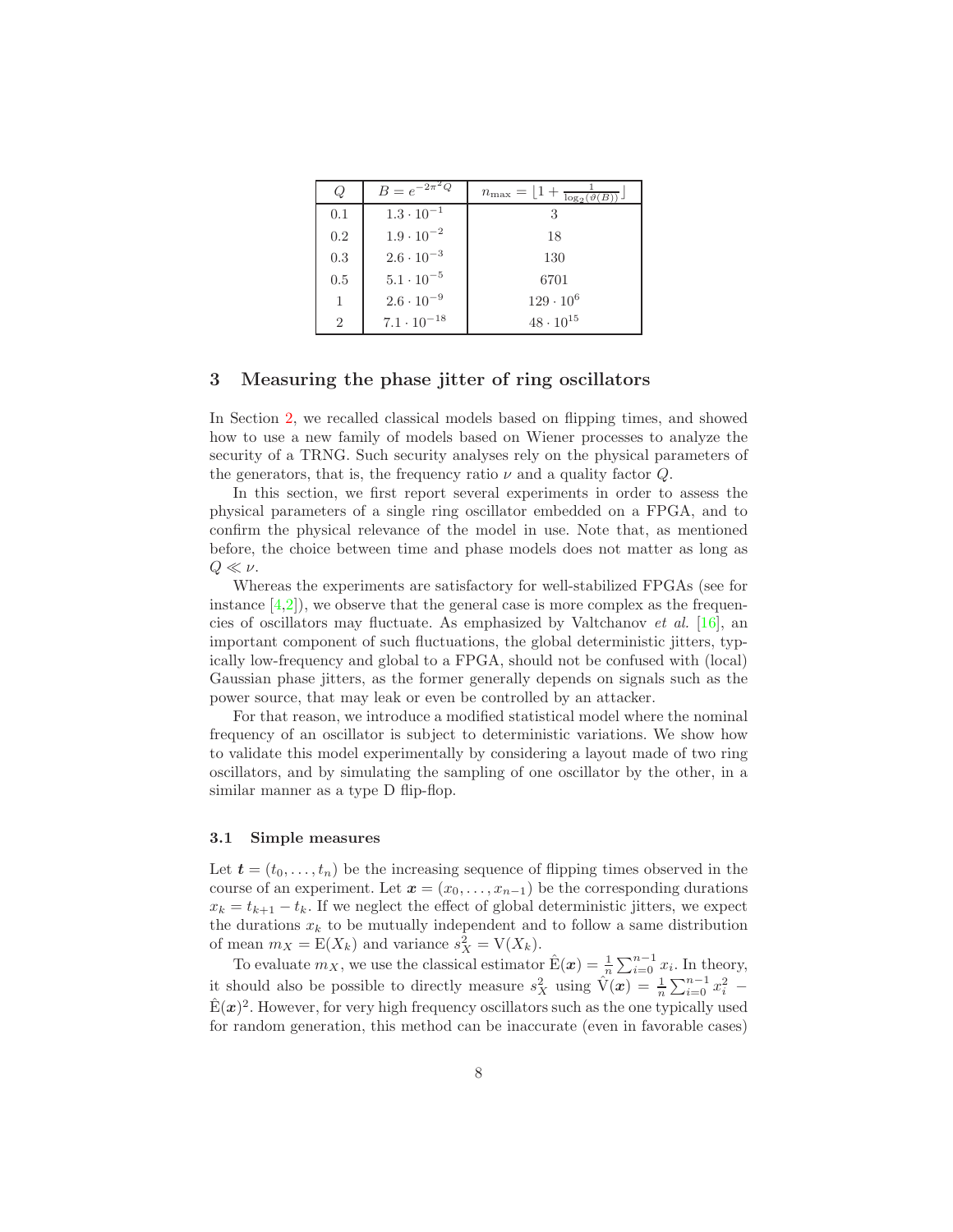due to the quantification noise of the oscilloscope — and perhaps other factors. For that reason, it is classical to estimate the variance of  $T_{k+\ell} - T_k$  ( $\ell > 0$ ) by letting

$$
V_s(\ell) = \hat{V}(t_{\ell} - t_0, t_{2\ell} - t_{\ell}, \dots, t_{\lfloor \frac{n}{\ell} \rfloor \ell} - t_{(\lfloor \frac{n}{\ell} \rfloor - 1)\ell}) \tag{15}
$$

and carry on a linear regression on  $V_s(\ell)$ . Indeed, for  $\frac{n}{\ell}$  big enough, we expect that  $V_s(\ell) \approx \ell s_X^2$ . By Formula [\(5\)](#page-4-0), the parameters of the corresponding Wiener process are then  $\mu = \frac{1}{2m_X}$  and  $\sigma^2 = \frac{s_X^2}{4m_X^3}$ .

Experimental results. We made a series of experiments on an Altera Stratix II board with a non-well-stabilized switching power supply. We have implemented two different ring oscillators  $R$  and  $R'$  made up of a NAND gate and the same number of delay elements (see Figure [1\)](#page-8-0). The clock signals of the two oscillators are connected to an output PIN and analyzed with a digital oscilloscope at 10 Gigasamples per second.



<span id="page-8-0"></span>Fig. 1. Ring oscillator.

From the data recorded by the oscilloscope we recover two sequences  $t =$  $(t_0, \ldots, t_n)$  and  $t' = (t'_0, \ldots, t'_{n'})$  corresponding to the flipping times of the signals of R and R', respectively. We obtained that the mean period of R is  $14, 5$ ns and that of  $R'$  is 14,7ns. We remark that although  $R$  and  $R'$  have identical VHDL specifications, their mean periods are not equal because of the variability of routing. Starting from the sequence  $\mathbf{t} = (t_i)$  of flipping times of R, we compute the estimator  $V_s(\ell)$  from the time gaps  $(t_{\ell(i+1)} - t_{\ell i})$ . Figure [2](#page-9-0) represents the graph of  $V_s(\ell)$  as a function of  $\ell$ .

We remark that  $V_s(\ell)$  is not a straight line with slope  $s_X^2$  as one might expect if the global deterministic jitters were negligible. The accumulation phenomenon of the Gaussian jitter is nevertheless perfectly visible as the function  $V_s(\ell)$  is globally increasing. We can explain the shape of  $V_s(\ell)$  by introducing a frequency perturbation function  $\alpha(t)$  to model the effect of global deterministic jitters. Specifically, assume that the expected value of  $T_{k+1} - T_k$  given that  $T_k = t_k$  is close to  $\frac{m_X}{\alpha(t_k)}$  where  $\frac{1}{\alpha(t)} = 1 + A \sin(\frac{2\pi t}{P} + B)$  is sinusoidal of period P with  $P \gg m_X$ . If  $\ell$  is such that  $2\ell m_X$  is very close to a multiple of P then in average the sampling of  $(T_{\ell(k+1)} - T_{\ell k})$  will cancel out the contribution of  $\alpha(t)$  to the variance of the jitter, thus giving a local minimum of  $V_s(\ell)$ . On the contrary, if  $2\ell m_X$  is very close to a value of the form  $jP + \frac{1}{2}P$ ,  $j \in \mathbb{N}$ , then the contribution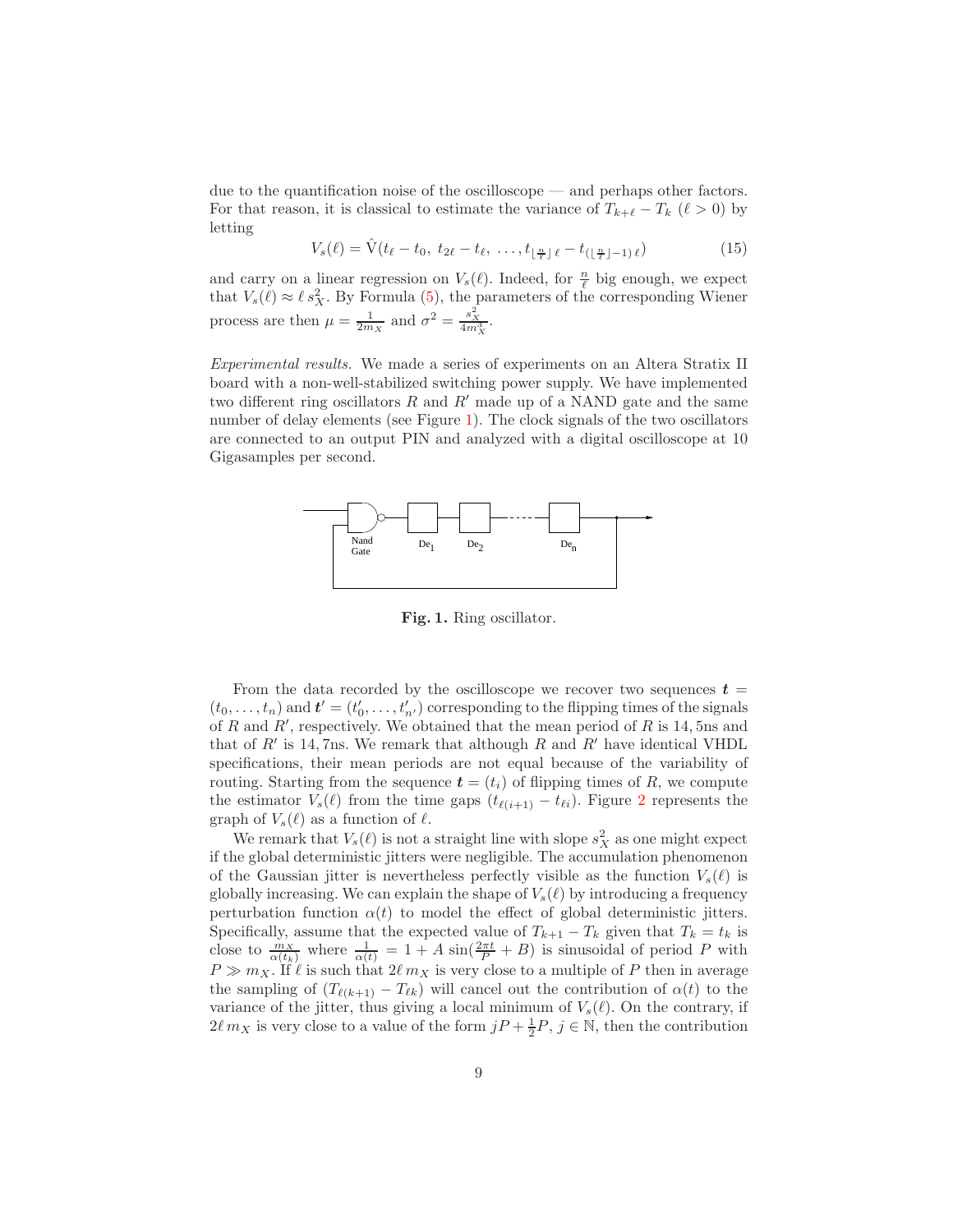

<span id="page-9-0"></span>Fig. 2. Simple measure:  $V_s(\ell)$  as a function of  $\ell$ .

of  $\alpha(t)$  to the variance of the jitter is maximal and we obtain a local maximum of the graph of  $V_s(\ell)$ .

#### <span id="page-9-1"></span>3.2 Differential measures

The previous experiments suggest that the statistical models of Section [2](#page-2-0) may not be accurate in general, for a non-well-stabilized oscillator, due to slow fluctuations of the average frequency  $\mu$  (or equivalently of the half-period  $m_X$ ). This phenomenon naturally leads us to model the phase of such an oscillator by a Wiener process with a non-constant drift of the form  $\mu(t) = \mu \alpha(t)$ , where  $\alpha(t) > 0$  is a perturbation function, intuitively close to 1, and equal to 1 in average.

Alternatively, in terms of flipping times  $T_k$ , we may equivalently consider a modified classical model where the i.i.d. variables  $X_k$  now represent half-periods that are scaled by  $\alpha(t)$ . More precisely, to define  $T_{k+1}$  with respect to  $T_k$  and  $X_k$ , the relation  $X_k = T_{k+1} - T_k$  is now replaced by  $X_k = \int_{T_k}^{T_{k+1}} \alpha(t) dt$ .

Following the empirical conclusions of Valtchanov *et al.* [\[16\]](#page-17-2) regarding a decomposition between local and global jitters of oscillators, we expect  $\alpha(t)$  to be global, that is, applicable to all the (similar) oscillators running on a given FPGA, and to have slow variations compared to the nominal frequency of oscillators.

Based on these considerations, we provide an experiment that we call "differential measure", which aims at eliminating the global factor  $\alpha(t)$  in the measurements of local jitters. The experiment runs as follows. Consider two similar ring oscillators R and R' running on a same FPGA. Let  $\boldsymbol{t} = (t_0, \ldots, t_n)$  and  $t' = (t'_0, \ldots, t'_{n'})$  be the two increasing sequences of flipping times observed for R and R', respectively. Intuitively, we wish to rescale the first sequence  $t$ according to the second sequence  $t'$ , seen as a time reference, and then apply the same statistical treatment as in Subsection [3.1](#page-7-1) to conclude.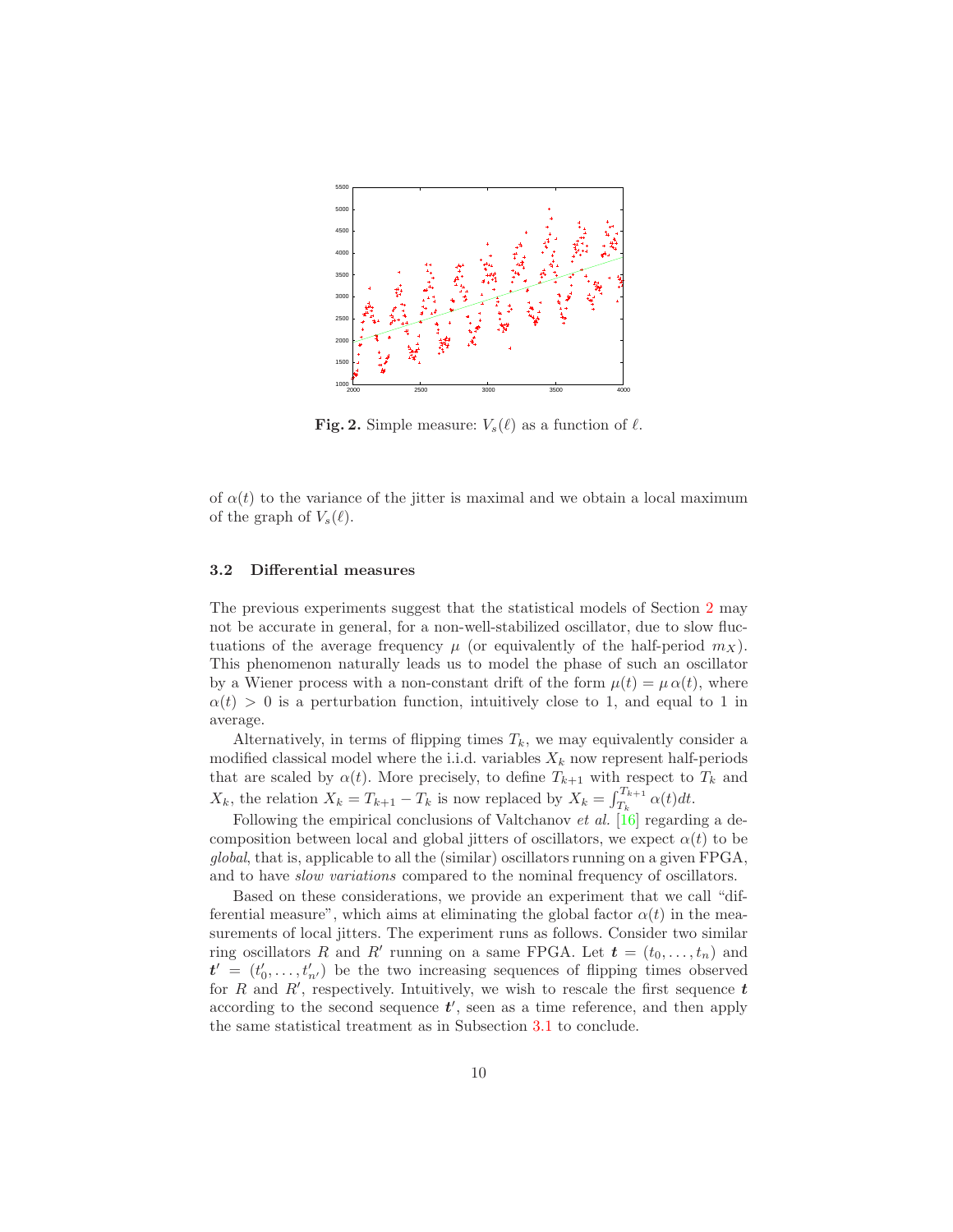More precisely, let  $m_{X'}$  be the average half-period of  $R'$  (typically estimated as in Subsection [3.1\)](#page-7-1) and let  $\phi$  be the simplest, continuous, strictly increasing, piecewise-affine function from  $[t'_0, t'_{n'}]$  to  $[0, n']$  such that  $\phi(t'_k) = k m_{X'}$   $(0 \leq$  $k \leq n'$ ). Assume for simplicity that  $t'_0 \leq t_0$  and  $t_n \leq t'_{n'}$ . We define the rescaled sequence  $\boldsymbol{\tau} = (\tau_0, \dots, \tau_n)$  by  $\tau_j = \phi^{-1}(t_j)$   $(0 \le j \le n)$ , that is, more concretely: for every  $j$ ,

$$
\frac{\tau_j}{m_{X'}} = k(j) + \frac{t_j - t'_{k(j)}}{t'_{k(j)+1} - t'_{k(j)}}\tag{16}
$$

where  $k(j) = \max\{k \in \mathbb{N} \mid t'_k \le t_j\}$ . Finally, we consider the differential estimators  $V_d(\ell)$  defined by

$$
V_d(\ell) = \hat{V}(\tau_\ell - \tau_0, \ \tau_{2\ell} - \tau_\ell, \ \dots, \tau_{\lfloor \frac{n}{\ell} \rfloor \ell} - \tau_{(\lfloor \frac{n}{\ell} \rfloor - 1)\ell}). \tag{17}
$$

We note that, by construction, sampling the digital signal corresponding to the flipping times  $t$  at times  $(t'_0, t'_2, \ldots, t'_{2\lfloor \frac{n'}{2} \rfloor})$  — this is typically done by connecting the outputs of R and R' to a type-D flip-flop — would give exactly the same binary outputs as the sampling of the signal corresponding to  $\tau$  by a clock signal of constant period  $2 m_{X'}$ .

As we show in Appendix [B,](#page-23-0) this analogy also applies to  $V_d(\ell)$ , that is: according to the physical assumptions above,  $V_d(\ell)$  should be approximately proportional to  $\ell$ . More precisely, we show that the proportionality factor  $s^2 \approx \frac{V_d(\ell)}{\ell}$ is an estimation of the amount of local noise available in  $R$  and  $R'$ , in the sense that

$$
s^2 \approx s_X^2 + \left(\frac{m_X}{m_{X'}}\right)^2 s_{X'}^2 \tag{18}
$$

where  $m_X$  and  $s_X$  (resp.  $m_{X'}$  and  $s_{X'}$ ) are the mean and the standard deviation of the durations  $X_k$  related to R (resp.  $X'_k$  related to R').

Experimental results. We go on with the experimental results paragraph of Section [3.1](#page-7-1) with the same experimental device and keep the same notations. From the flipping time sequences  $\boldsymbol{t} = (t_i)$  and  $\boldsymbol{t}' = (t'_j)$  of R and R', as described above, we compute the estimator  $V_d(\ell)$  from  $(\tau_{\ell(i+1)} - \tau_{\ell i})$  in the case of a differential measure.

Figure [3](#page-11-0) represents the graph of  $V_d(\ell)$  as a function of  $\ell$ . We can see that the function  $V_d(\ell)$  is well approximated by an affine function. The differential measure has canceled out the influence of the global deterministic jitter. By doing an affine regression on  $V_s(\ell)$  we obtain a line with slope 0.97, while in the case of  $V_d(\ell)$  the slope of the linear regression is 0.09. As a consequence, we see that the usual simple measure leads to a gross overestimation of the variance of the jitter of R.

## <span id="page-10-0"></span>4 Statistical tests

In the previous section, we provided low-level experiments to isolate and estimate the Gaussian noise related to a given hardware technology. However, these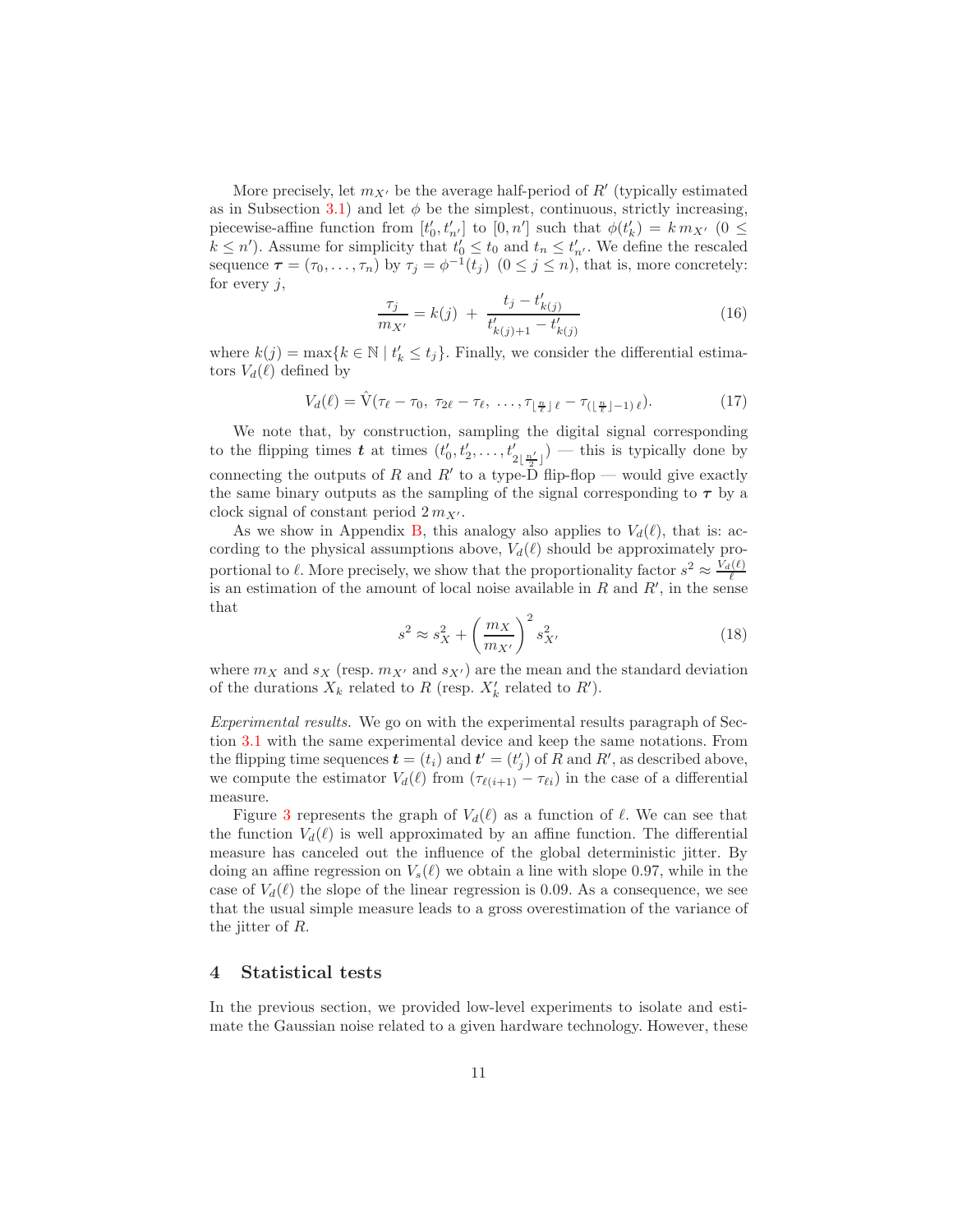

<span id="page-11-0"></span>Fig. 3. Differential measure:  $V_d(\ell)$  a function of  $\ell$ .

experiments require a direct access to the (possibly multiple) ring oscillators before the signal is digitalized. In this section, we build upon the theoretical model presented in Section [2,](#page-2-0) and report higher-level experiments carried out directly on the bit stream of a sampled ring oscillator and applicable to any source that is presumably equivalent.

Our tests are based on the biases predicted by the statistical model when the quality factor  $Q = \sigma^2 \Delta t$  (see Section [2\)](#page-2-0) is insufficient, that is, when the sampling rate  $\frac{1}{\Delta t}$  is too high compared to the amount of noise available  $\sigma^2$ . Such a weakened behavior can be obtained on purpose by accelerating the sampling clock. Interestingly, it could also occur in the case of a bad design or a physical attack on the generator. After discussing a simple auto-correlation test, we present numerical experiments related to the likelihood of a given sample.

#### 4.1 Auto-correlation test

A consequence of Proposition [1](#page-5-1) is that the first coefficient of auto-correlation of a sample  $\mathbf{b} = (b_1, \ldots, b_n) \in \{0, 1\}^n$  defined by  $c(\mathbf{b}) = \frac{1}{n-1} \sum_{j=1}^{n-1} (-1)^{b_j + b_{j+1}}$ gives a statistical test especially well suited to detect biases in the bit-stream of random generators based on oscillators. Indeed, we note that the expectation of  $c(\mathbf{b})$  is 0 on a perfect random source, but amounts to

$$
\sum_{\mathbf{b}} c(\mathbf{b}) p(\mathbf{b}) = \frac{8}{\pi^2} \cos(2\pi \nu) e^{-2\pi^2 Q} + O(e^{-4\pi^2 Q}) \tag{19}
$$

on a random generator such as considered in Section [2](#page-2-0) (with the same notations). Besides, on perfect random sources, by the central limit theorem,  $c(\boldsymbol{b})$  approximately follows a centered Gaussian distribution of variance  $\frac{1}{n-1}$ . Therefore, we may expect a source with low quality factor  $Q$  and  $cos(2\pi\nu) \neq 0$  to be easily distinguished from an ideal source for large enough n.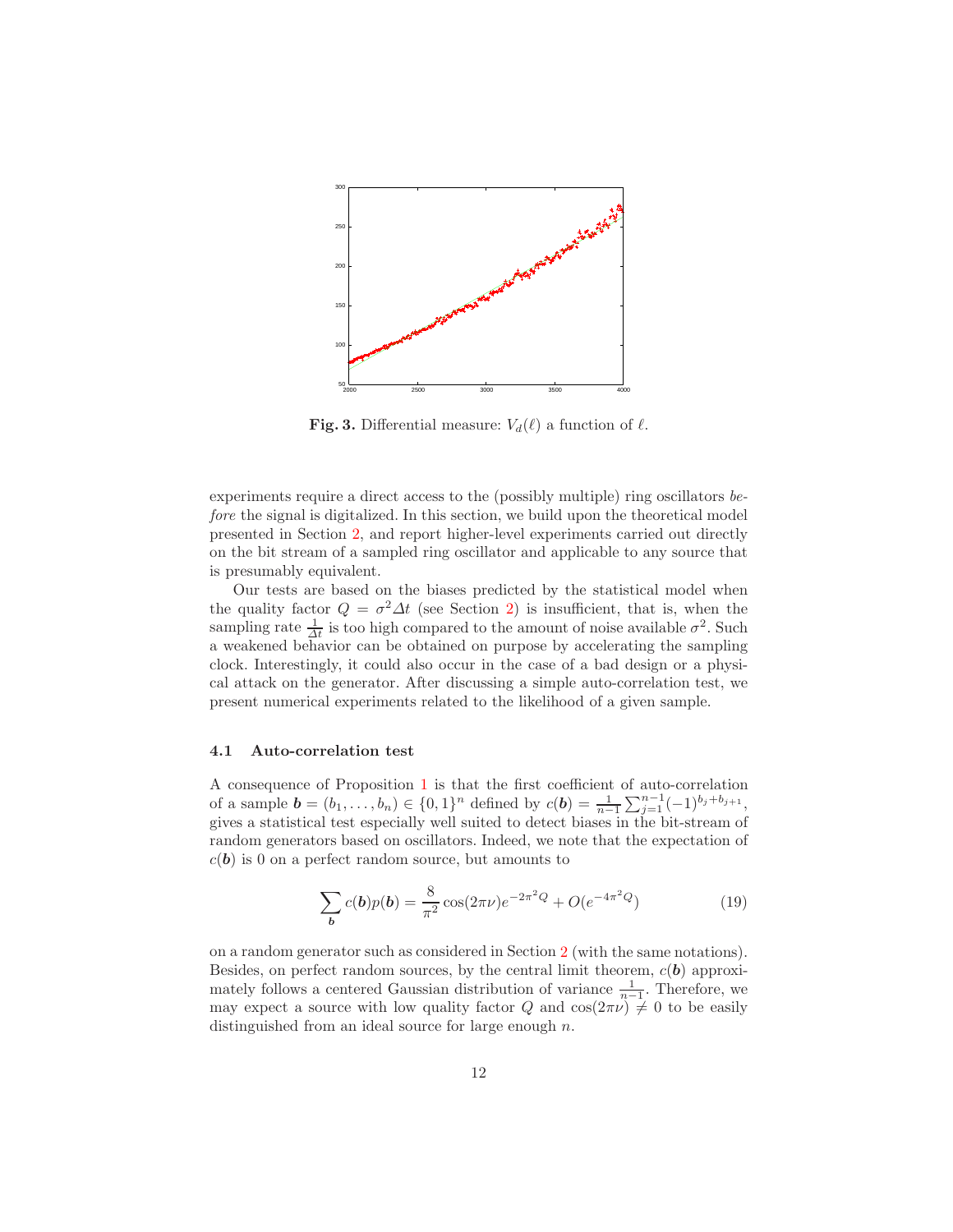Experimental results. We have implemented a single ring oscillator R composed of 49 inverters on an Altera Stratix II FPGA. We let the oscillator R be sampled via a type D flip-flop triggered by a divider applied to the quartz clock signal of the FPGA, running at frequency  $f = 50$ MHz (see Figure [4\)](#page-12-0). Using a digital



<span id="page-12-0"></span>Fig. 4. Scheme of the experiment

oscilloscope, we could measure the mean period of the ring oscillator:  $2 m<sub>X</sub>$  = 33.4 ns. By performing a differential measure, we also estimated the variance of the jitter per half period of R to be approximately  $s_X^2 = 0.0047 n s^2$ . From this, we could estimate the quality factor of the generator for a given division factor D to be  $Q \approx \frac{s_X^2}{4 m_X^3}$  $\frac{D}{f} \approx \frac{D}{197840}$  $\frac{D}{f} \approx \frac{D}{197840}$  $\frac{D}{f} \approx \frac{D}{197840}$ . Table 1 shows the empirical auto-correlation factors obtained for various samples. We observe as expected that a too small quality factor causes the source to be immediately discarded as  $|c(\mathbf{b})| \gg \frac{1}{\sqrt{n}}$ .

| Division factor $(D)$ Sample size $(n)$ Quality factor $(Q)$ |        |       | c(b)             |  |
|--------------------------------------------------------------|--------|-------|------------------|--|
| 2559                                                         | 71483  | 0.012 | $-0.7523 0.003 $ |  |
| 22598                                                        | 110621 | 0.114 | $0.0020$ $0.003$ |  |
| 40000                                                        | 62498  | 0.202 | $-0.000710.004$  |  |

<span id="page-12-1"></span>**Table 1.** Auto-correlation factors  $c(b)$  for samples from three random sources.

#### 4.2 Maximum likelihood estimation

The auto-correlation test is useful to detect flaws, but is not sufficient to estimate the physical parameters of a generator, namely its quality factor  $Q$  and its frequency ratio  $\nu$ . On the other hand, the techniques used for proving Proposition  $1$  (see Section [A](#page-17-3) in appendix) make it possible to compute the probability  $p(Q, \nu, b)$  of a sample b in function of  $(Q, \nu)$  efficiently and with good precision. Following the rational of maximum likelihood estimators, we may then choose the two parameters  $(Q, \nu)$  that maximize the probability of a given sample. Note that the mathematical model of sampling entails  $p(Q, \nu, b) = p(Q, \pm \nu + k, b)$  for any  $k \in \mathbb{Z}$ . Therefore, we can only observe  $\bar{\nu} = |(\nu + \frac{1}{2} \mod 1) - \frac{1}{2}| \in [0, \frac{1}{2}]$ .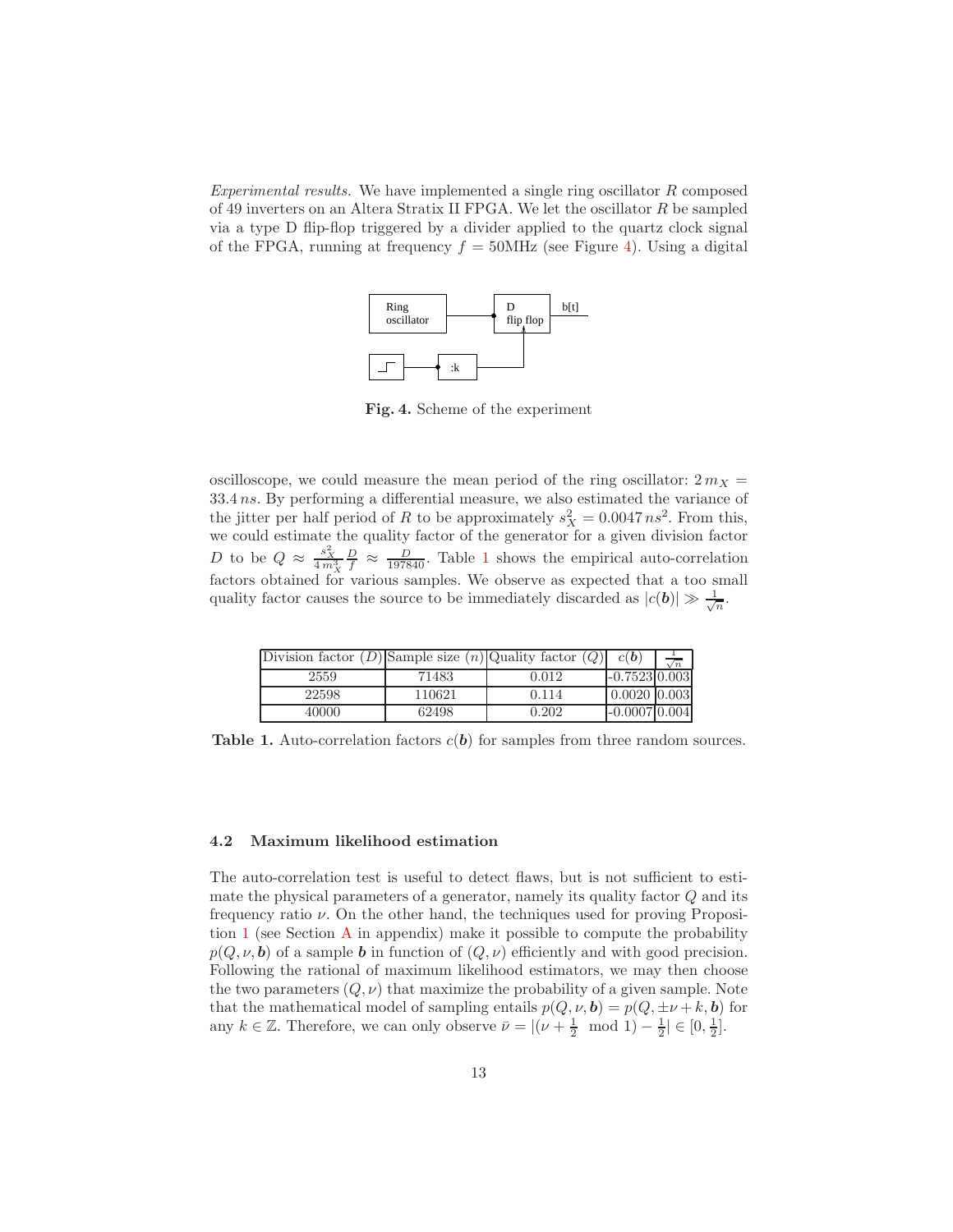Numerical experiments. The graphs of Figure [5](#page-13-0) result from the evaluation of these probabilities on two bit samples of size  $n = 50000$ : one sample taken from a perfect simulated source (right-hand side), and the other from our FPGA for a division factor  $D = 22598$  (left-hand side). On both graphs, Q is represented on the X-scale,  $\nu$  on the Y-scale, and the plotted value on the Z-scale is  $\log_2(1 +$  $2^{n}p(Q, \nu, b)$ . We observe that contrarily to the simulated perfect source, the real



<span id="page-13-0"></span>Fig. 5. Maximum likelihood estimations.

data cause two symmetric peaks indicating plausible values for  $Q$  and  $\nu$  mod 1.

We also carried out the analysis on 1000 bits of the source  $D = 2559$  and on 60000 bits of the source  $D = 40000$  (Figure [6,](#page-13-1) left and right respectively). We observe that the maximum likelihood approach succeeds — that is, clearly



<span id="page-13-1"></span>Fig. 6. Maximum likelihood estimations (2).

discriminates the source from a perfect random source — for the samples  $D =$ 2559 and  $D = 22598$ , but does not for the last sample  $D = 40000$ . As we discuss below, this is due to the fact that the available bit sample is too small. In the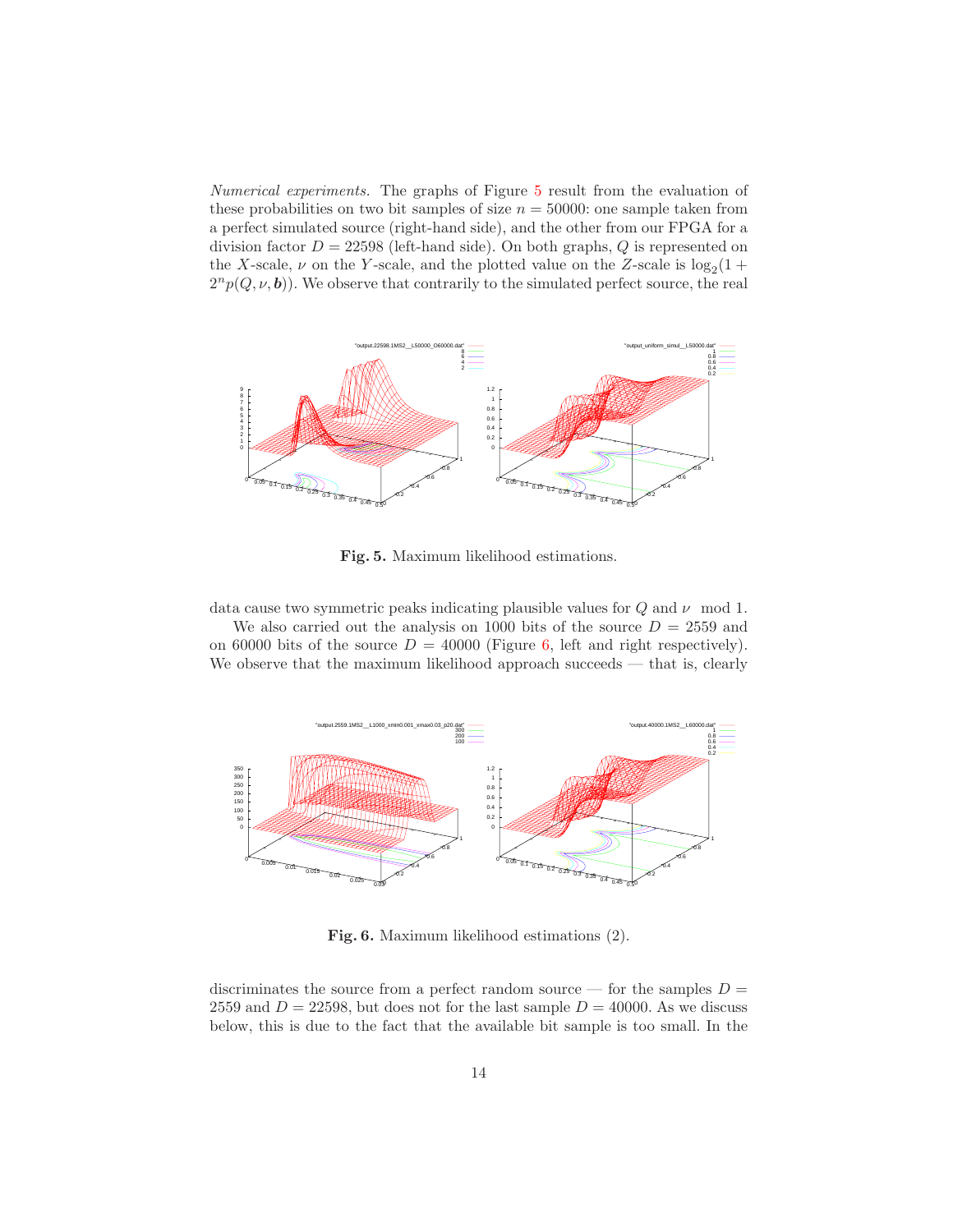case  $D = 2559$ , we see that global maximum of the plausability function leads to the right value of the quality factor  $Q \approx 0.01$ . The case  $D = 22598$  is less clear as the plot seems to indicate a quality factor twice as much as the expected value  $Q = 0.11$ . However, experiments on simulated sources for  $Q = 0.15$  (see Table [7](#page-14-0) below) partly mitigate this impression. Besides, we should emphasize that the estimation of the quality factor Q relies on a differential measure that filters out global frequency jitters, whereas the graphical test does not.

Further numerical experiments on simulated sources. To study the convergence and the reliability of our graphical estimator, we conducted a number of numerical experiments on simulated random sources for different quality factors Q and frequency ratio  $\nu$ . In Table [2,](#page-14-1) we report the amounts of bits that we found usually necessary for a graphical estimation to be conclusive.

|            |         | Quality factor (Q) Best case $(\bar{\nu} = 0)$ Worst case $(\bar{\nu} = 0.25)$ |
|------------|---------|--------------------------------------------------------------------------------|
| ${}< 0.05$ | < 1000  | ${}< 5000$                                                                     |
| 0.1        | 50000   | 100000                                                                         |
| 0.2        | 500000  | 1000000                                                                        |
| 0.3        | 2000000 | $>$ 4000000                                                                    |

<span id="page-14-1"></span>Table 2. Typical sample sizes needed by the estimator.

Finally, to validate the equivalence between the different mathematical mod-els (Section [2\)](#page-2-0), we simulated several sources of parameters  $Q = 0.15$  and  $\nu =$ 50.2, according to the model of Wiener processes and two models of alternating renewal processes using Gamma and Inverse Gaussian laws (see Figure [7](#page-14-0) and Figure [8\)](#page-15-0). The resulting graphs for 50000 bits of data confirm the intuition that the three sources behave similarly and the fact that the graphs provide correct estimations of the physical parameters.



<span id="page-14-0"></span>Fig. 7. Maximum likelihood estimations (3).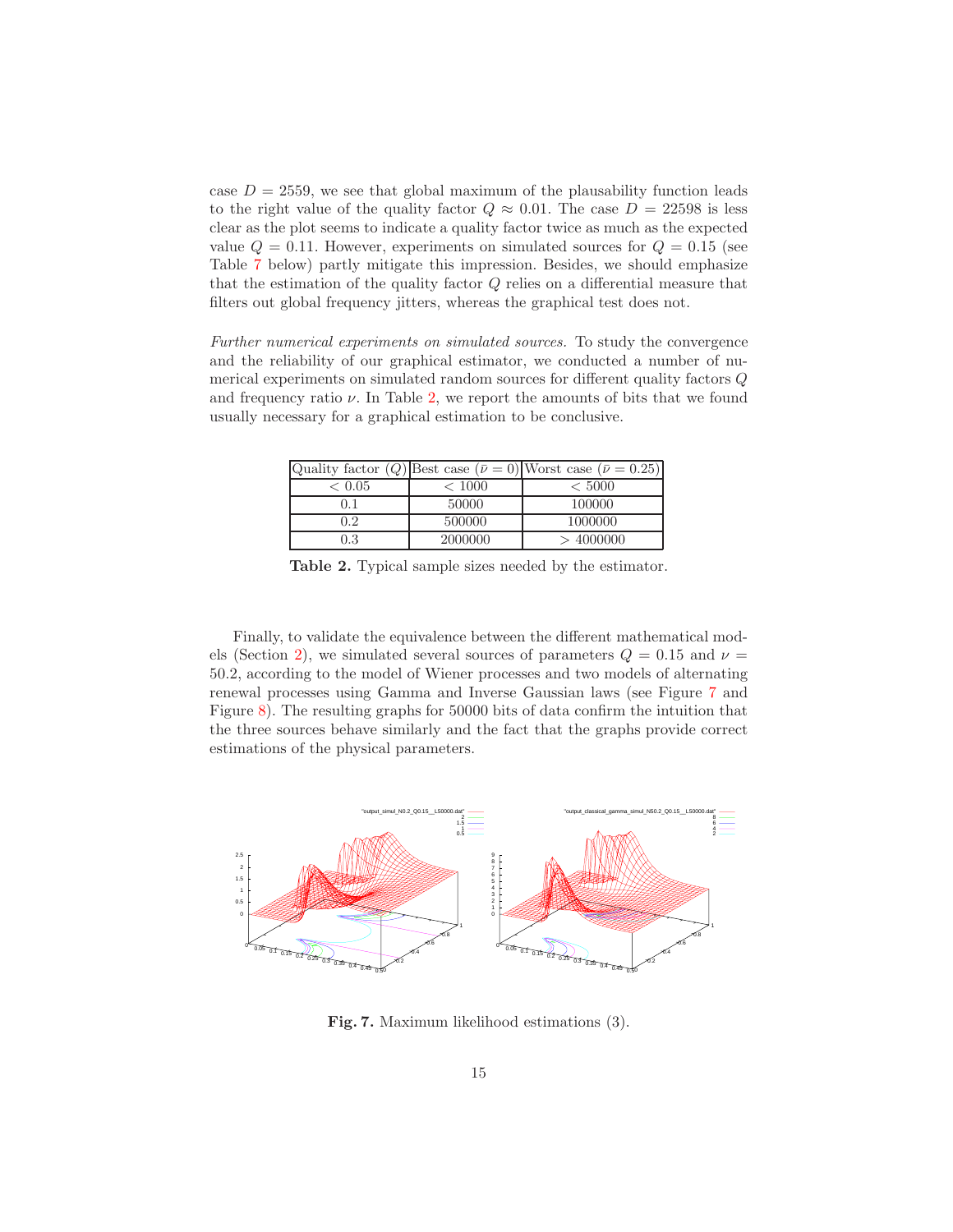

<span id="page-15-0"></span>Fig. 8. Maximum likelihood estimations (4).

## 5 Conclusion

We have seen that the family of random bit generators made of a ring oscillator sampled by a clock signal is amenable to a comprehensive statistical study.

On the conception side, we provide practical formulas and an experimental method to control the main security parameters of a  $TRNG -$  in particular its entropy rate and the probability biases in the output bits. Incidentally, our experiments give an explanation for the observation reported in the literature that ring oscillators have a tendency to couple with each other. Indeed, there is at least one coupling between ring oscillators by the way of the global deterministic jitters. Some authors [\[7\]](#page-16-9) conclude that this phenomenon significantly reduces the amount of randomness produced by a TRNG. Our observations tend to show that the global deterministic jitters do not undermine the randomness of a TRNG by itself, but can lead to dangerous overestimations.

On the attackers' side, we have seen that it is easy to recover the statistical parameters of an oversampled oscillator from a sufficiently large amount of output bits. In extreme cases, we note that this allows one to implement optimized brute-force attacks on the unknown output vectors of such a generator. Indeed, one may determine the corresponding distributions and try out the most probable values first (see [\[10\]](#page-16-10) for a detailed analysis).

Finally, on the performance side, we observe that, in order to achieve a nearto-one quality factor and obtain almost perfectly random bit-sequences, it is necessary to sample the ring oscillator at a very low frequency. Interestingly, our statistical model uncovers some possible approach to improve the throughput of such a TRNG. Indeed, our theoretical study (Proposition [1\)](#page-5-1) suggests that the residual biases of the generator would be considerably lowered if one could lock the term  $\cos(2\pi\nu)$  to a very small value.

Further work. We believe that the framework described in this paper is an important step towards precise security analyses of many other designs of generators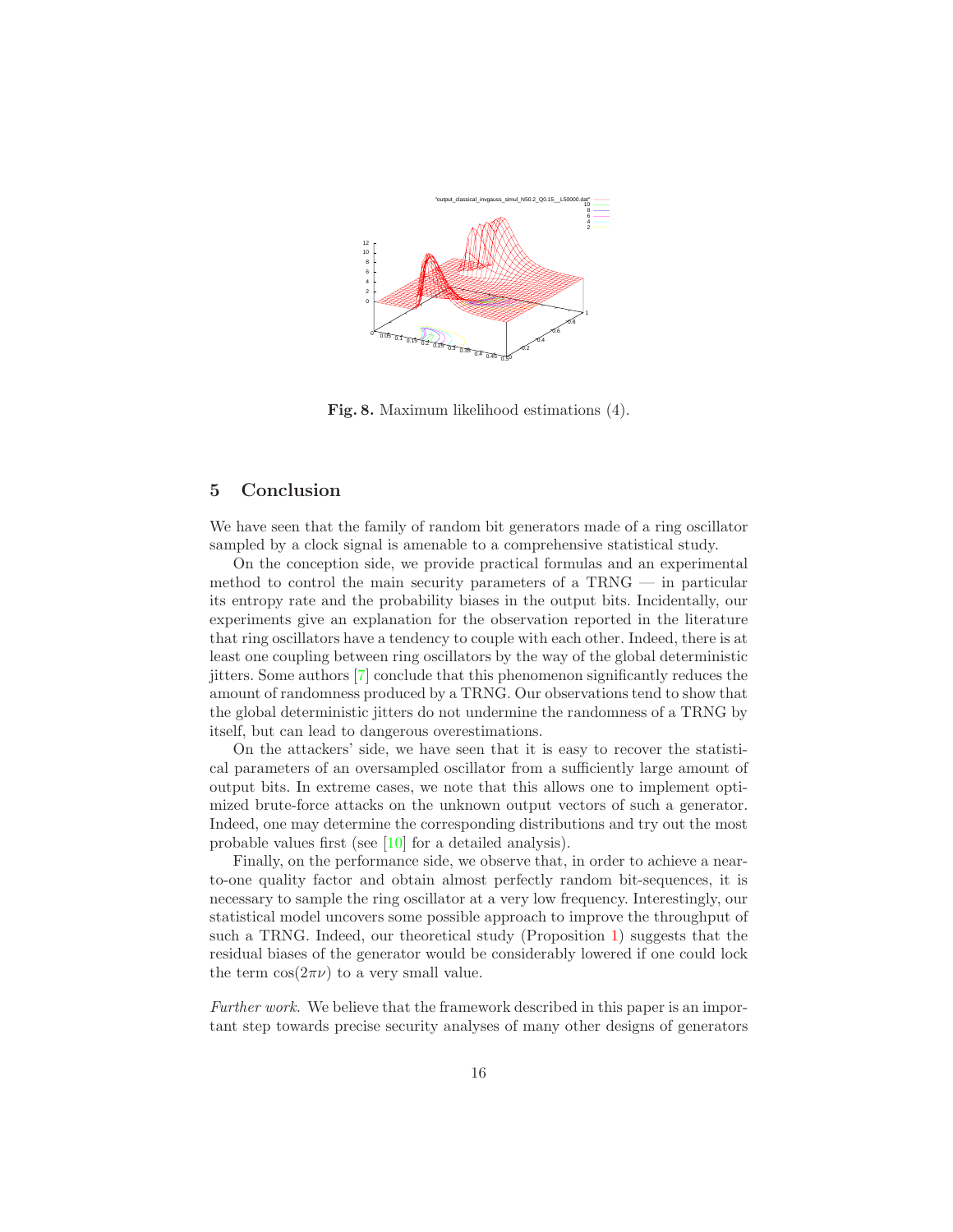based on ring oscillators. For instance, a natural design, presumably more robust to global deterministic jitters [\[16\]](#page-17-2), consists of a ring oscillator sampled by another ring oscillator — the random bitstream being accommodated to the system clock through a FIFO-stack. As an encouraging result, we have proved using reasonable heuristics (see Appendix [C\)](#page-25-0) that such a design can be well approximated by the model considered in this paper for an appropriate choice of parameters. Another common design of generator, motivated by bit-rate efficiency, is made of a (XOR) combination of several ring oscillators before sampling (see for instance [\[14\]](#page-17-1)). Achieving precise and physically-validated security analyses for such complex designs constitutes a challenging open problem.

Acknowledgments. We are very thankful to Frédéric Valette for his support to this project and for his contributions to the physical experiments. Our work also greatly benefited from early discussions with Sébastien Kunz-Jacques, who brought the idea of using specific statistical tests, and with Jean-Michel Lévy-Bruhl, who suggested the need for a simpler mathematical model.

## <span id="page-16-7"></span>References

- 1. A statistical test suite for random and pseudorandom number generators for cryptographic applications. NIST Special Publication (SP) 800-22 rev. 1, 2008. Available at <http://csrc.nist.gov/CryptoToolkit/tkrng.html>.
- <span id="page-16-5"></span>2. A. Abcunas, C. Coughlin, G. Pedro, and D. Reisberg. Evaluation of random number generators on FPGA's. Technical report, Worcester Polytechnic Institute, 2004.
- <span id="page-16-1"></span>3. Holger Bock, Marco Bucci, and Raimondo Luzzi. An offset-compensated oscillatorbased random bit source for security applications. In CHES, pages 268–281, 2004.
- <span id="page-16-4"></span>4. W. Coppock and C. Philbrook. A mathematical and physical analysis of circuit jitter with application to cryptographic random bit generation. Technical report, Worcester Polytechnic Institute, 2005.
- <span id="page-16-8"></span>5. David Roxbee Cox and Hilton David Miller. The Theory of Stochastic Processes. CRC Press, 1977.
- <span id="page-16-6"></span>6. Alper Demir, Amit Mehrotra, and Jaijeet Roychowdhury. Phase noise in oscillators: a unifying theory and numerical methods for characterisation. In DAC '98: Proceedings of the 35th annual conference on Design automation, pages 26–31, New York, NY, USA, 1998. ACM.
- <span id="page-16-9"></span>7. Markus Dichtl and Jovan Dj. Golic. High-speed true random number generation with logic gates only. In *CHES*, pages 45–62, 2007.
- <span id="page-16-0"></span>8. Michael Epstein, Laszlo Hars, Raymond Krasinski, Martin Rosner, and Hao Zheng. Design and implementation of a true random number generator based on digital circuit artifacts. In CHES, pages 152–165, 2003.
- <span id="page-16-3"></span>9. Wolfgang Killmann and Werner Schindler. A design for a physical RNG with robust entropy estimators. In CHES, pages 146–163, 2008.
- <span id="page-16-10"></span><span id="page-16-2"></span>10. John Pliam. The disparity between work and entropy in cryptology. Cryptology ePrint Archive, Report 1998/024, 1998. <http://eprint.iacr.org/>.
- 11. Werner Schindler. A stochastical model and its analysis for a physical random number generator presented at CHES 2002. In Cryptography and Coding, pages 276–289, 2003.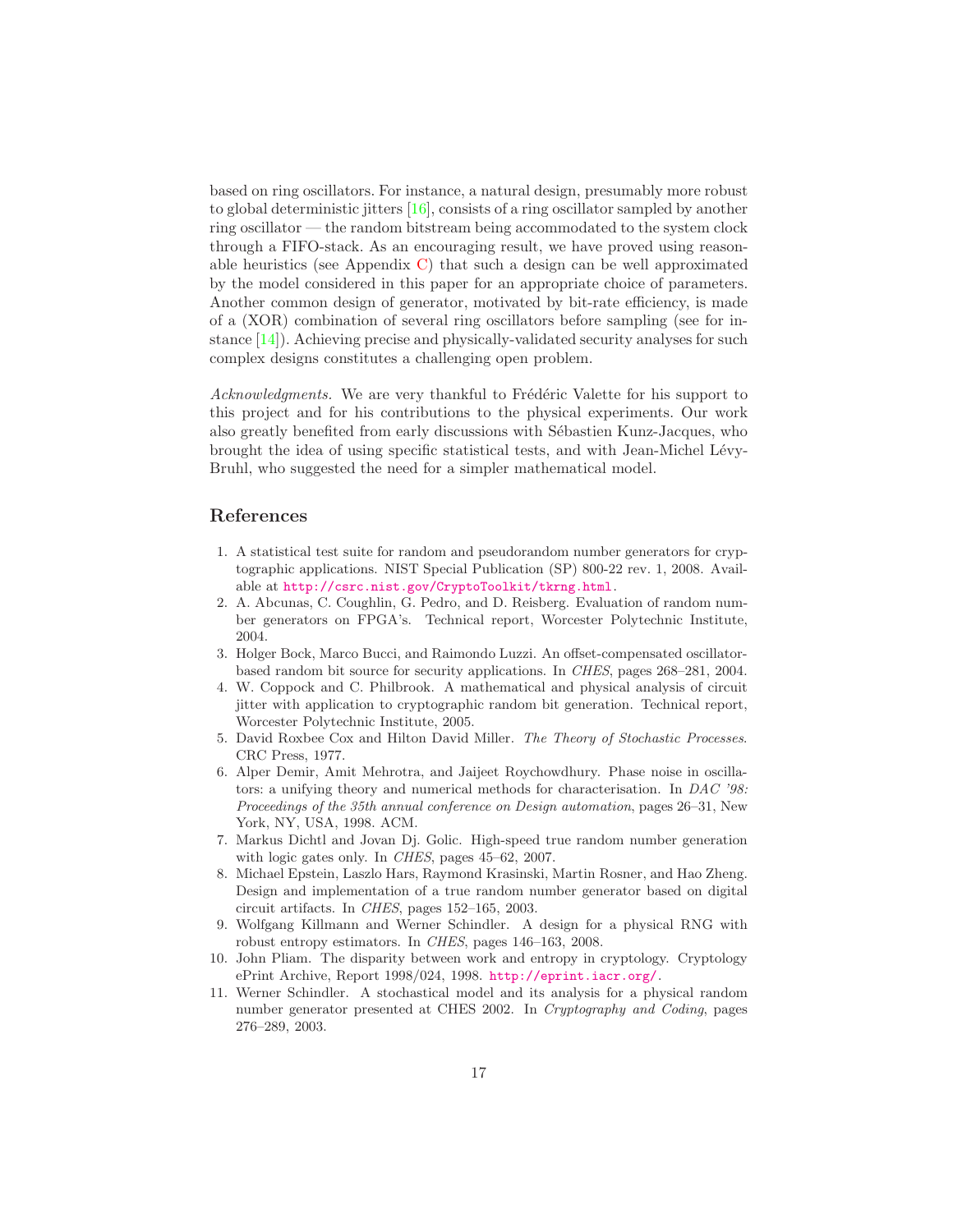- <span id="page-17-0"></span>12. Werner Schindler and Wolfgang Killmann. Evaluation criteria for true (physical) random number generators used in cryptographic applications. In CHES, pages 431–449, 2002.
- <span id="page-17-5"></span><span id="page-17-1"></span>13. C. E. Shannon. A mathematical theory of communication. Bell System Tech. J., 27:379–423, 623–656, 1948.
- <span id="page-17-4"></span>14. B. Sunar, W. J. Martin, and D. R. Stinson. A provably secure true random number generator with built-in tolerance to active attacks. IEEE, 2007.
- <span id="page-17-2"></span>15. Henk C. Tijms. A first course in stochastic models. Wiley, 2003.
- 16. B. Valtchanov, A. Aubert, F. Bernard, and V. Fischer. Modeling and observing the jitter in ring oscillators implemented in FPGAs. In 11th IEEE Workshop on Design and Diagnostics of Electronic Circuits and Systems, pages 1–16. IEEE, 2008.

## <span id="page-17-3"></span>A Computing probabilities and source entropy

This section provides the mathematical justifications and additional details related to Section [2.](#page-2-0)

#### A.1 Exact expression of probabilities by means of Fourier series

Fourier coefficients of  $\varphi(t)$ . From the point of view of an outside observer, the state of the generator at a given time  $t$  corresponds to a certain probability measure on the phase  $\varphi(t)$ .

More precisely, let  $p_t(x \mid \xi)$  be the density of probability (possibly a distribution) of  $\varphi(t)$  after a certain experiment described by precondition  $\xi$ . We introduce the Fourier coefficients of  $p_t(x \mid \xi)$ :

$$
c_t(k \mid \xi) = \int_{-\infty}^{+\infty} p_t(x \mid \xi) e^{-2\pi i kx} dx \tag{20}
$$

for every  $k \in \mathbb{Z}$ .

Remark 4. We note that  $c_t(0 | \xi) = \int_{-\infty}^{+\infty} p_t(x | \xi) dx = 1$ .

Remark 5. The reason why we restrict  $k$  to integer values is that we are only interested in the probability measure of  $\overline{\varphi}(t) = \varphi(t) \mod 1$ , which is described by the 1-periodic density function:

$$
\overline{p_t}(x \mid \xi) = \sum_{k \in \mathbb{Z}} p_t(x + k \mid \xi)
$$
\n(21)

Indeed we observe that

$$
c_t(k \mid \xi) = \sum_{u \in \mathbb{Z}} \int_0^1 p_t(x + u \mid \xi) e^{-2\pi i kx} dx \tag{22}
$$

$$
= \int_0^1 \overline{p_t}(x \mid \xi) e^{-2\pi i kx} dx \tag{23}
$$

Assuming that the inverse formula for Fourier series holds for  $c_t(k \mid \xi)$ , we obtain:

$$
\overline{p_t}(x \mid \xi) = \sum_{k \in \mathbb{Z}} c_t(k \mid \xi) e^{2\pi i k x} \tag{24}
$$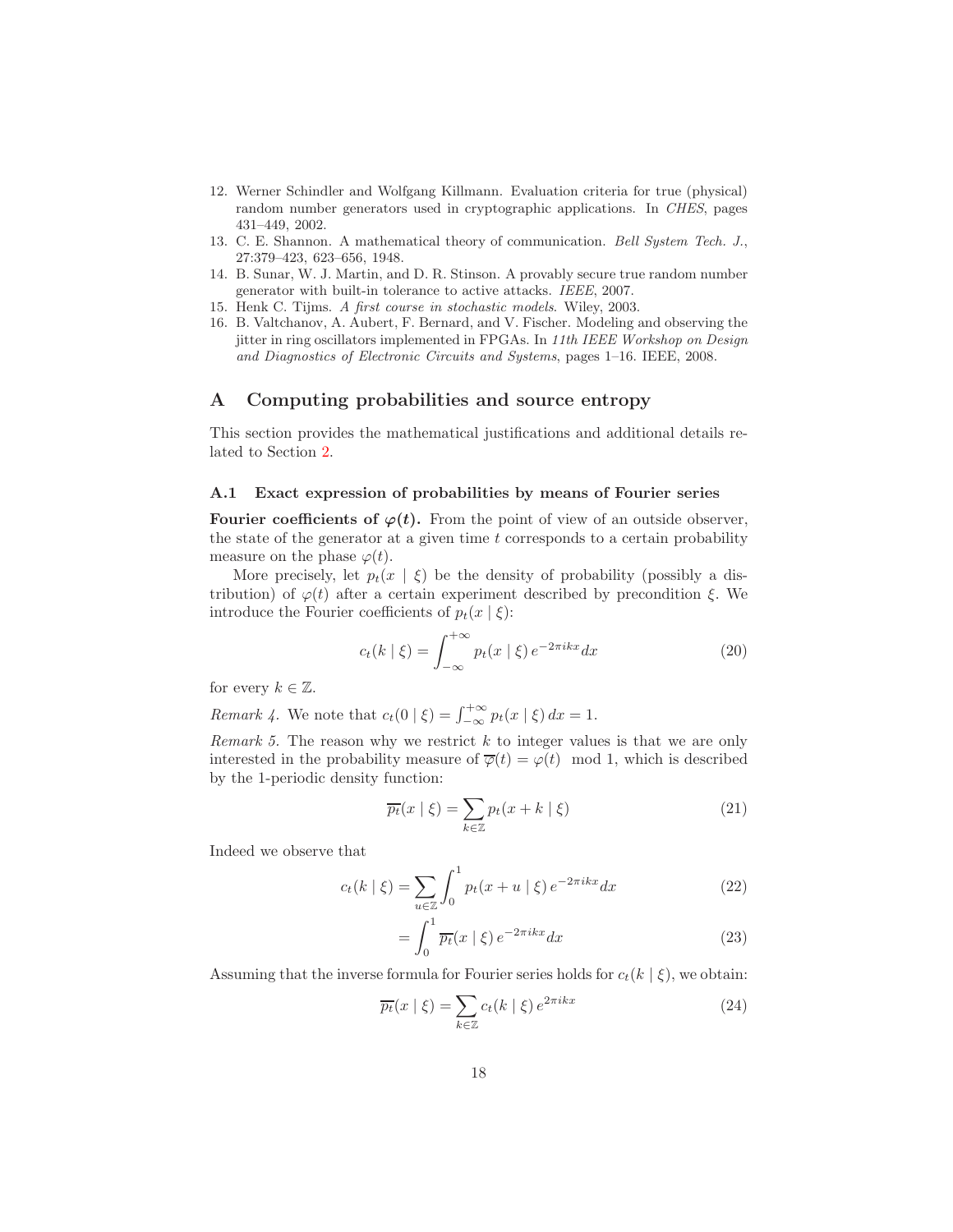<span id="page-18-1"></span>Effect of time evolution. The following lemma expresses the effect of time evolution on the Fourier coefficient of a density of probability  $p_t(x \mid \xi)$ .

**Lemma 1.** Assume an average drift speed  $\mu$  and volatility  $\sigma^2$  ( $\sigma > 0$ ) for the Wiener process  $\varphi(t)$ . For any  $t_0 \leq t$  and for every precondition  $\xi$  concerning only events prior to  $t_0$ , we have

$$
c_t(k \mid \xi) = c_{t_0}(k \mid \xi) e^{-2\pi i \mu (t - t_0) k} e^{-2\pi^2 \sigma^2 (t - t_0) k^2}
$$
 (25)

*Proof.* Let  $f(x) = \frac{1}{\sigma \sqrt{2\pi (t-t_0)}} \exp \frac{-(x-\mu(t-t_0))^2}{2\sigma^2 (t-t_0)}$  $\frac{x-\mu(t-t_0)}{2\sigma^2(t-t_0)}$  be the density probability of the Gaussian distribution with mean  $\mu(t-t_0)$  and variance  $\sigma^2(t-t_0)$ . By construction of Wiener processes (Eq. [1\)](#page-3-0), we have that  $p_t(x \mid \xi) = p_{t_0}(x \mid \xi) * f(x)$  where  $*$ denotes the convolution product. The result then follows from the property of Fourier transform w.r.t. convolution, and the computation of Fourier coefficients for normal distributions. ⊓⊔

*Notation.* Let  $c_t(\xi)$  denote the infinite vector  $(c_t(k \mid \xi))_{k\in\mathbb{Z}}$ . Let  $\delta_k$  be the Dirac (infinite) column vector with a one in k-th position, and  $\pi_i$  be Dirac (infinite) row vector with a one in  $j$ -th position.

The linear relation above is written

$$
\boldsymbol{c}_t(\xi) = \boldsymbol{E}[t - t_0] \; \boldsymbol{c}_{t_0}(\xi) \tag{26}
$$

where  $E[t-t_0]$  denotes the  $(t-t_0)$ -evolution operator with coefficient  $(j, k) \in \mathbb{Z}^2$ given by:

$$
\pi_j \mathbf{E}[t - t_0] \delta_k = \begin{cases} 0 & \text{if } j \neq k \\ e^{-2\pi i \mu (t - t_0) k} e^{-2\pi^2 \sigma^2 (t - t_0) k^2} & \text{otherwise if } j = k \end{cases}
$$
 (27)

Remark 6. Let  $\mathbf{1} = (1)_{k \in \mathbb{Z}}$  denote the vector made of ones. We note that  $\sigma > 0$ implies that for any  $t > 0$ ,  $||E[t] 1||_1 < \infty$ .

<span id="page-18-0"></span>**Effect of sampling.** The next lemma expresses the effect of sampling a bit  $b$ on the Fourier coefficient of a density  $p_t(x \mid \xi)$ .

**Lemma 2.** For any t and for every precondition  $\xi$  concerning only events prior to t, we have

$$
c_t(j | \xi, s(t) = b) = \frac{1}{P} \sum_{k \in \mathbb{Z}} \gamma_b(j - k) \ c_t(k | \xi)
$$
 (28)

where  $\gamma_b(k) = \int_0^1 g_b(x) e^{-2\pi i kx} dx$  is the k-th Fourier coefficient of the (periodic) sampling probability  $g_b$ , and

$$
P = \mathbb{P}\left[s(t) = b \mid \xi\right] = \sum_{k \in \mathbb{Z}} \gamma_b(-k) \ c_t(k \mid \xi) \tag{29}
$$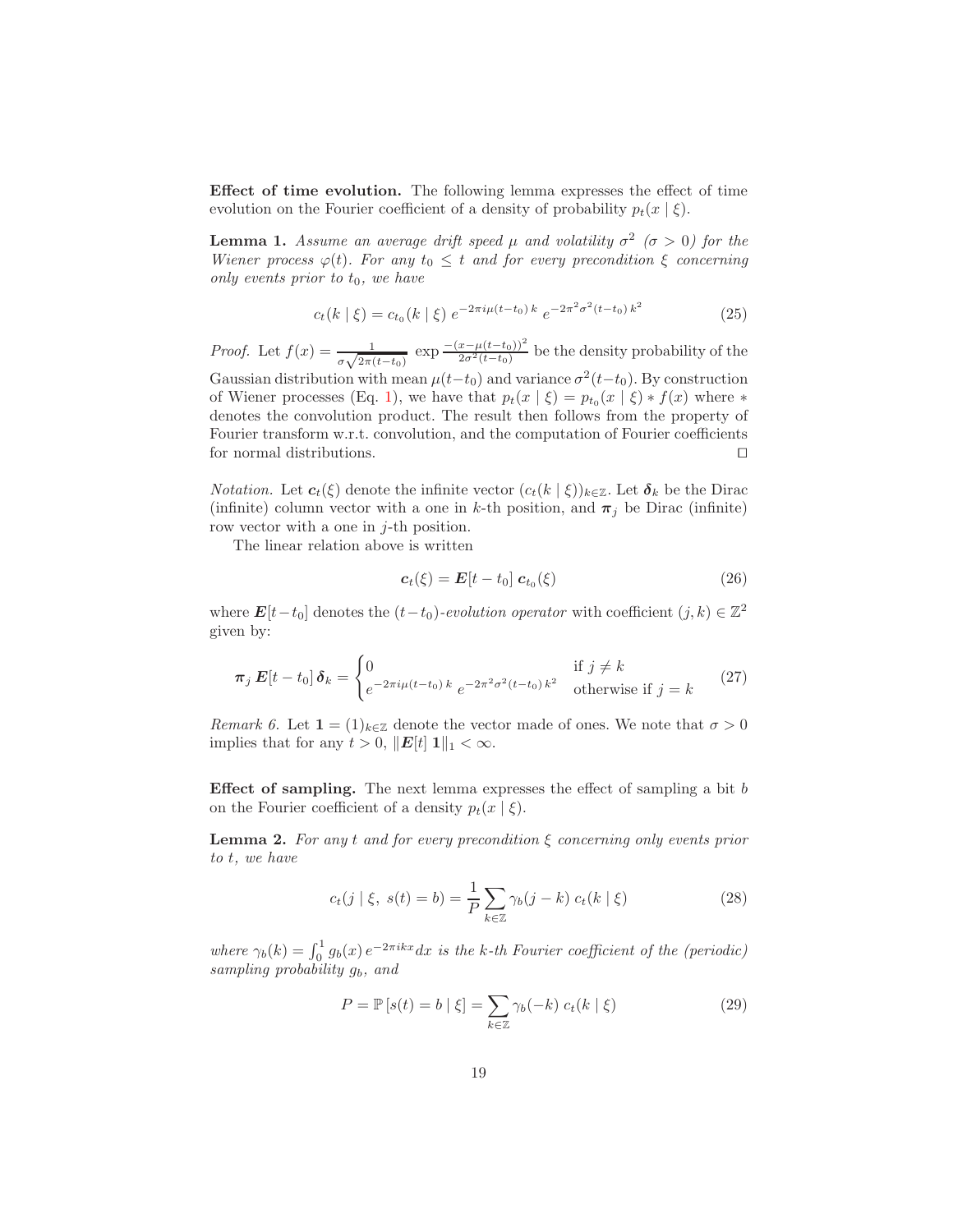Proof. By definition and by Bayes formula on probability densities, we have

$$
p_t(x | \xi, s(t) = b) = \frac{1}{P} p_t(x | \xi) g_b(x)
$$

where

$$
P = \mathbb{P}\left[s(t) = b \mid \xi\right] = \int_{-\infty}^{+\infty} p_t(x \mid \xi) g_b(x) dx
$$

The result follows from the usual property of Fourier coefficients, which transform products into convolutions, and maps mean values of functions to their 0-th coefficients. ⊓⊔

Notation. The relation above is written

$$
c_t(\xi, s(t) = b) = \frac{1}{P} S[b] c_t(\xi)
$$
\n(30)

where  $S[b]$  denotes the *b*-sampling operator with coefficient  $(j, k)$  given by

$$
\pi_j S[b] \, \delta_k = \gamma_b (j - k) \tag{31}
$$

and  $P = \pi_0 S[b] c_t(\xi)$ .

<span id="page-19-0"></span>Exact expressions of the probabilities. We may now determine the probabilities of sampling arbitrary bit patterns from a jittered oscillator.

**Proposition 3.** Let  $A_0 = e^{-2\pi i \mu}$  and  $B_0 = e^{-2\pi^2 \sigma^2}$ . For any  $x \in \mathbb{R}$ , let  $\mathbf{1}_x =$  $(e^{-2i\pi kx})_{k\in\mathbb{Z}}$ . Using the other vector notations above, we have for every  $t>0$ ,

$$
p_{1,x}(t) = \mathbb{P}[s(t) = 1 | \varphi(0) = x]
$$
\n(32)

$$
= \pi_0 \mathbf{S}[1] \mathbf{E}[t] \mathbf{1}_x \tag{33}
$$

$$
= \sum_{k \in \mathbb{Z}} \gamma_1(-k) e^{-2i\pi kx} A_0^{tk} B_0^{tk^2}
$$
 (34)

and for every  $t_1 < t_2 < \ldots < t_n$ , letting  $i_0 = i_n = 0$ , we have

$$
f_{\mathbf{b}}(\mathbf{t}) = \mathbb{P}[s(t_1) = b_1, \dots, s(t_n) = b_n]
$$
\n(35)

$$
= \pi_0 \ S[b_n] \ E[t_n - t_{n-1}] \ \dots \ S[b_2] \ E[t_2 - t_1] \ S[b_1] \ \delta_0 \tag{36}
$$

$$
= \sum_{(i_1,\ldots,i_{n-1})\in\mathbb{Z}^{n-1}} \prod_{k=0}^{n-1} \gamma_{b_k}(i_k - i_{k+1}) A_0^{\sum_{k=1}^{n-1} i_k(t_{k+1} - t_k)} B_0^{\sum_{k=1}^{n-1} i_k^2(t_{k+1} - t_k)}
$$
(37)

Note that the expression of  $f_b(t)$  shows in particular that  $(s(t))_{t\in\mathbb{R}}$  is a stationary source. For numerical computations, for  $|B_0|$  small enough, we observe that the expression of  $f_b(t)$  can be approximated by means of a product of n finite matrices.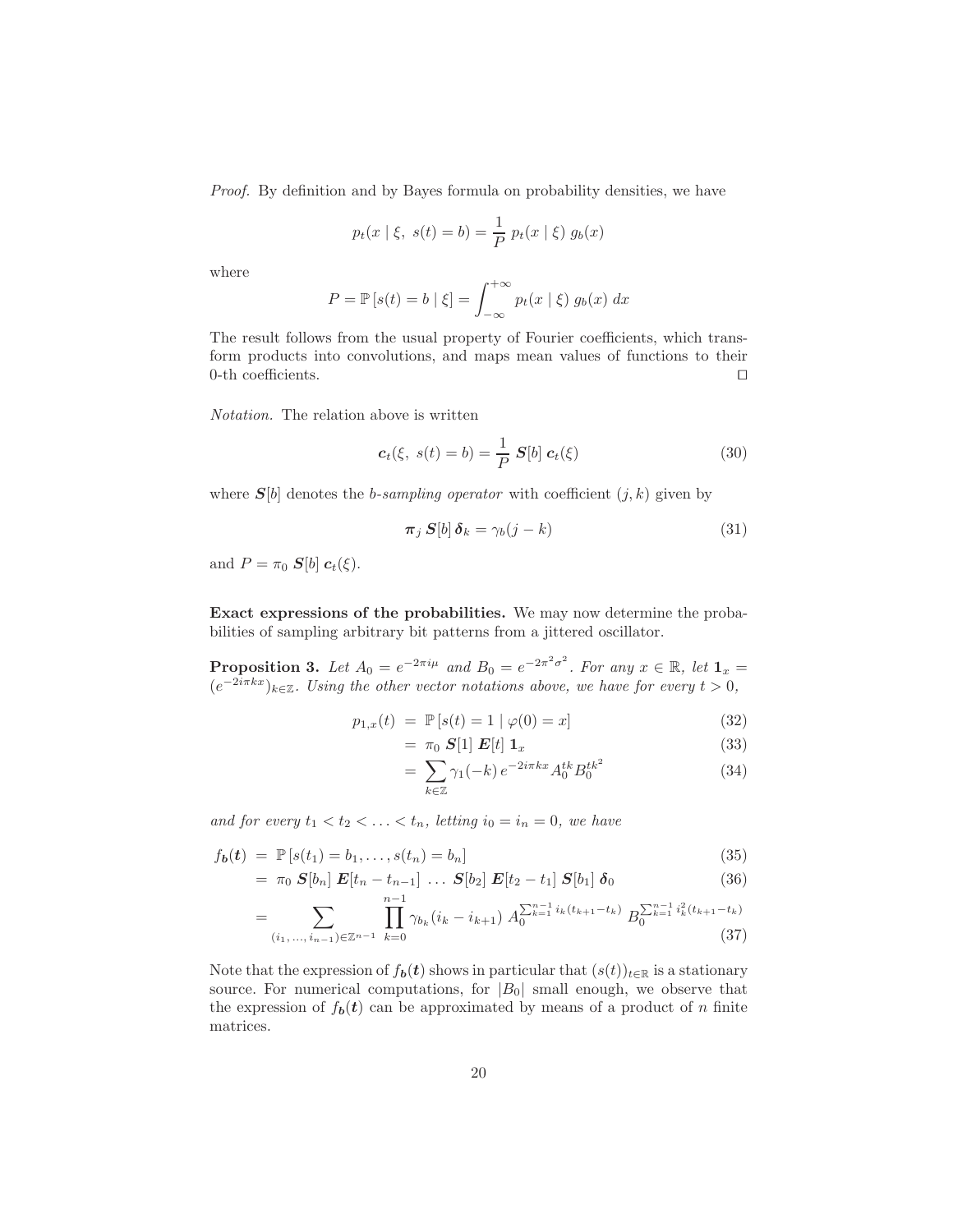Proof. We observe that

$$
p_1(t) = \mathbb{P}[s(t) = 1 | \varphi(0) = x]
$$
  
=  $\pi_0$   $S[b] \mathbf{c}_t(\varphi(0) = x)$  by Lemma 2  
=  $\pi_0$   $S[b] \mathbf{E}[t] \mathbf{c}_0(\varphi(0) = x)$  by Lemma 1  
=  $\pi_0$   $S[b] \mathbf{E}[t] \mathbf{1}_x$  by definition of Fourier coefficients  $c_t(k|\varphi(0) = x)$ 

Similarly, letting  $q_n = \mathbb{P}[s(t_1) = b_1, \ldots, s(t_n) = b_n]$ , we have for all  $n > 0$ 

$$
q_n c_{t_n}(s(t_1) = b_1, \dots, s(t_n) = b_n)
$$
  
=  $\frac{q_n}{P_n} S[b_n] c_{t_n}(s(t_1) = b_1, \dots, s(t_{n-1}) = b_{n-1})$   
=  $q_{n-1} S[b_n] c_{t_n}(s(t_1) = b_1, \dots, s(t_{n-1}) = b_{n-1})$   
=  $q_{n-1} S[b_n] E[t_n - t_{n-1}] c_{t_{n-1}}(s(t_1) = b_1, \dots, s(t_{n-1}) = b_{n-1})$   
=  $S[b_n] E[t_n - t_{n-1}] (q_{n-1} c_{t_{n-1}}(s(t_1) = b_1, \dots, s(t_{n-1}) = b_{n-1}))$ 

where  $P_n = \mathbb{P}[s(t_n) = b_n | s(t_1) = b_1, \ldots, s(t_{n-1}) = b_{n-1}].$ Given that  $q_0 \mathbf{c}_{t_0}() = \boldsymbol{\delta}_0$  and  $\boldsymbol{E}[t_1 - t_0] \ \boldsymbol{\delta}_0 = \boldsymbol{\delta}_0$ , we obtain by induction on n:

$$
q_n c_{t_n}(s(t_1) = b_1, \ldots, s(t_n) = b_n)
$$
  
=  $S[b_n]$   $E[t_n - t_{n-1}] \ldots S[b_2]$   $E[t_2 - t_1]$   $S[b_1]$   $\delta_0$ 

The first expression of  $f_{b}(t)$  follows from  $\pi_0 c_t(\xi) = c_t(0|\xi) = 1$ .

In the end, we obtain the desired final expressions by expanding the matrix products (the conditions  $\sigma > 0$ ,  $t > 0$  and  $t_1 < \ldots < t_n$  ensuring that every sum is absolutely convergent). ⊓⊔

#### <span id="page-20-1"></span>A.2 Approximate expressions of probabilities and entropy

Consider the function  $g_1(x)$  defined in Section [2.](#page-2-0) The Fourier coefficient of  $g_1(x)$ are given by

- $\gamma_1(0) = \frac{1}{2};$
- for every  $k \neq 0, \gamma_1(2k) = 0$ ; and
- for every  $k, \gamma_1(2k+1) = \frac{i}{(2k+1)\pi}$ .

π

<span id="page-20-0"></span>From  $g_0 + g_1 = 1$ , we also deduce that  $\gamma_0(0) = \frac{1}{2}$  and  $\gamma_0(k) = -\gamma_1(k)$  for  $k \neq 0$ . In particular, the exact expression of  $p_{1,x}(t)$ , taken from Proposition [3,](#page-19-0) becomes

$$
p_{1,x}(t) = \sum_{k \in \mathbb{Z}} \gamma_1(-k) e^{-2\pi i k(\mu t + x)} e^{-2\pi^2 \sigma^2 t k^2}
$$
(38)  

$$
= \frac{1}{2} - \frac{2}{\pi} \sum_{N=0}^{+\infty} \frac{\sin(2\pi(\mu t + x)(2N + 1))}{2N + 1} e^{-2\pi^2 \sigma^2 t (2N + 1)^2}
$$
(39)

 $N=0$ We now focus on periodic sampling times:  $\mathbf{t} = (0, \Delta t, \dots, (n-1)\Delta t)$  for some period  $\Delta t > 0$ . Let  $Q = \sigma^2 \Delta t$  and  $\nu = \mu \Delta t$ . Let  $A = A_0^{\Delta t} = e^{-2\pi i \nu}$ ,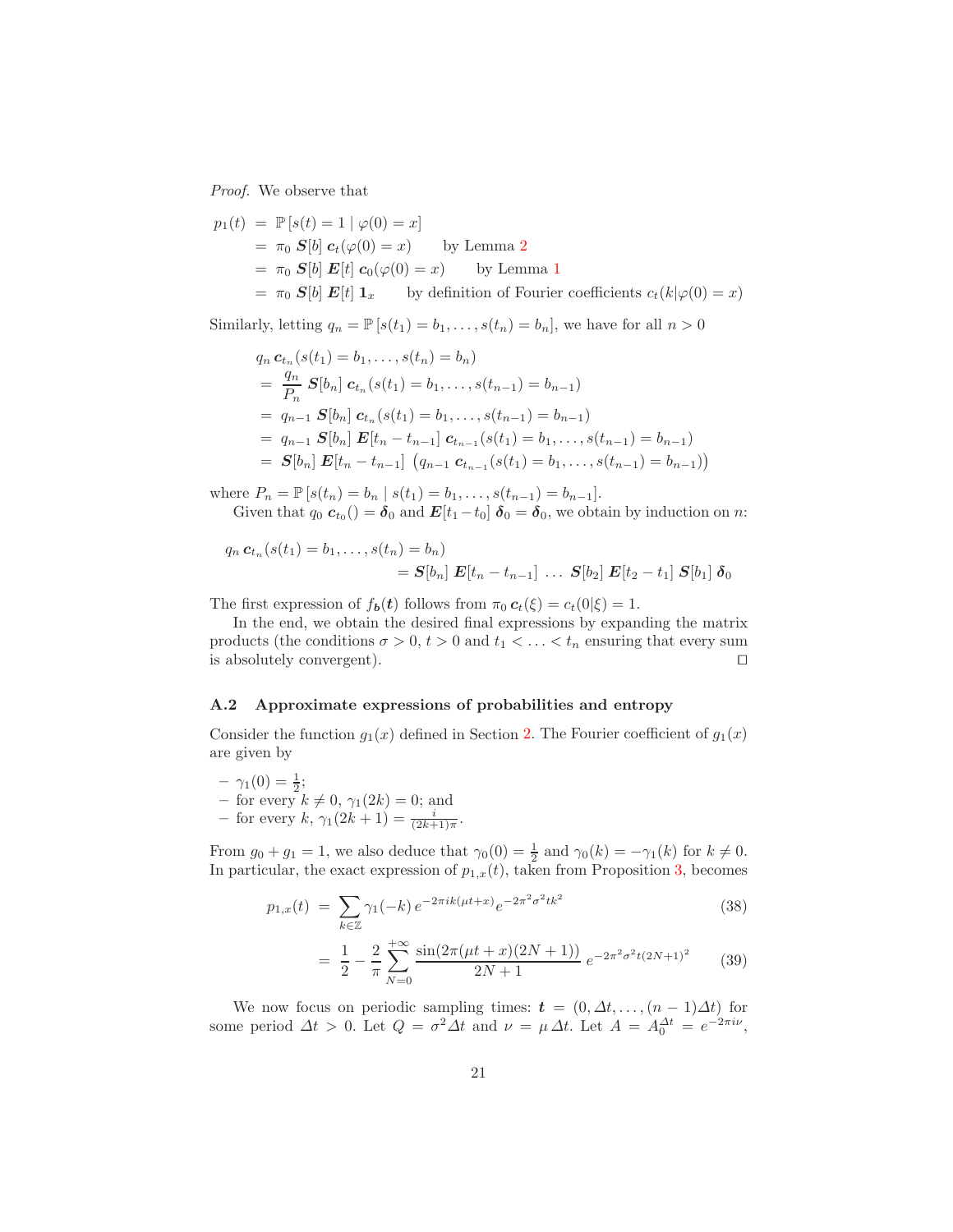$B = B_0^{\Delta t} = e^{-2\pi^2 Q}$  and  $i_0 = i_n = 0$ . The exact expression of  $p(\mathbf{b}) = f_{\mathbf{b}}(\mathbf{t})$ , taken from Proposition [3,](#page-19-0) becomes

$$
p(\mathbf{b}) = \sum_{\substack{(i_1,\ldots,i_{n-1}) \in \mathbb{Z}^{n-1} \\ \pm \infty}} \prod_{k=0}^{n-1} \gamma_{b_k} (i_k - i_{k+1}) A^{\sum_{k=1}^{n-1} i_k} B^{\sum_{k=1}^{n-1} i_k^2}
$$
 (40)

$$
=\sum_{N=0}^{+\infty} a_N(b)B^N \tag{41}
$$

<span id="page-21-0"></span>where

$$
a_N(\boldsymbol{b}) = \sum_{\sum_{k=1}^{n-1} i_k^2 = N} \prod_{k=0}^{n-1} \gamma_{b_k} (i_k - i_{k+1}) A^{\sum_{k=1}^{n-1} i_k}.
$$
 (42)

From the expressions of  $\gamma_0(k)$  and  $\gamma_1(k)$ , we obtain in particular the first terms  $a_N(b)$ :

$$
a_0(b) = \frac{1}{2^n}
$$
\n
$$
a_1(b) = \gamma_{b_1}(-1) \gamma_{b_2}(1) \gamma_{b_2}(0) \dots \gamma_{b_n}(0) A
$$
\n
$$
+ \gamma_{b_1}(0) \gamma_{b_2}(-1) \gamma_{b_3}(1) \dots \gamma_{b_n}(0) A
$$
\n
$$
+ \dots
$$
\n
$$
+ \gamma_{b_1}(0) \dots \gamma_{b_{n-2}}(0) \gamma_{b_{n-1}}(-1) \gamma_{b_n}(1) A
$$
\n
$$
+ \gamma_{b_1}(+1) \gamma_{b_2}(-1) \gamma_{b_2}(0) \dots \gamma_{b_n}(0) A^{-1}
$$
\n
$$
+ \gamma_{b_1}(0) \gamma_{b_2}(+1) \gamma_{b_3}(-1) \dots \gamma_{b_n}(0) A^{-1}
$$
\n
$$
+ \dots
$$
\n
$$
+ \gamma_{b_1}(0) \dots \gamma_{b_{n-2}}(0) \gamma_{b_{n-1}}(+1) \gamma_{b_{n-1}}(-1) A^{-1}
$$
\n
$$
+ \gamma_{b_1}(1) \dots \gamma_{b_{n-2}}(0) \gamma_{b_{n-1}}(+1) \gamma_{b_{n-1}}(-1) A^{-1}
$$
\n(44)

$$
= \frac{A + A^{-1}}{2^{n-2}\pi^2} \left( \sum_{j=1}^{n-1} (-1)^{b_j + b_{j+1}} \right) \tag{45}
$$

$$
= \frac{8}{2^n \pi^2} \cos(2\pi\nu) \left( \sum_{j=1}^{n-1} (-1)^{b_j + b_{j+1}} \right)
$$
 (46)

We now address the development of  $H_n = -\sum_{\boldsymbol{b} \in \{0,1\}^n} p(\boldsymbol{b}) \log_2 p(\boldsymbol{b})$ . Given that  $(1+x)\ln(1+x) = x + \sum_{N=2}^{+\infty} \frac{(-1)^N}{N(N-1)} x^N$  for  $|x| < 1$ , and that  $p(b)$  tends to  $a_0(b) = \frac{1}{2^n}$  when  $B \to 0$ , we have for sufficiently small values of B:

$$
-p(b)\log_2(p(b)) = np(b) - \frac{1}{2^n \ln(2)} (2^n p(b)) \ln(2^n p(b))
$$
 (47)

$$
= np(\mathbf{b}) - \frac{1}{2^n \ln(2)} \sum_{N=2}^{+\infty} \frac{(-1)^N}{N(N-1)} \epsilon(\mathbf{b})^N
$$
 (48)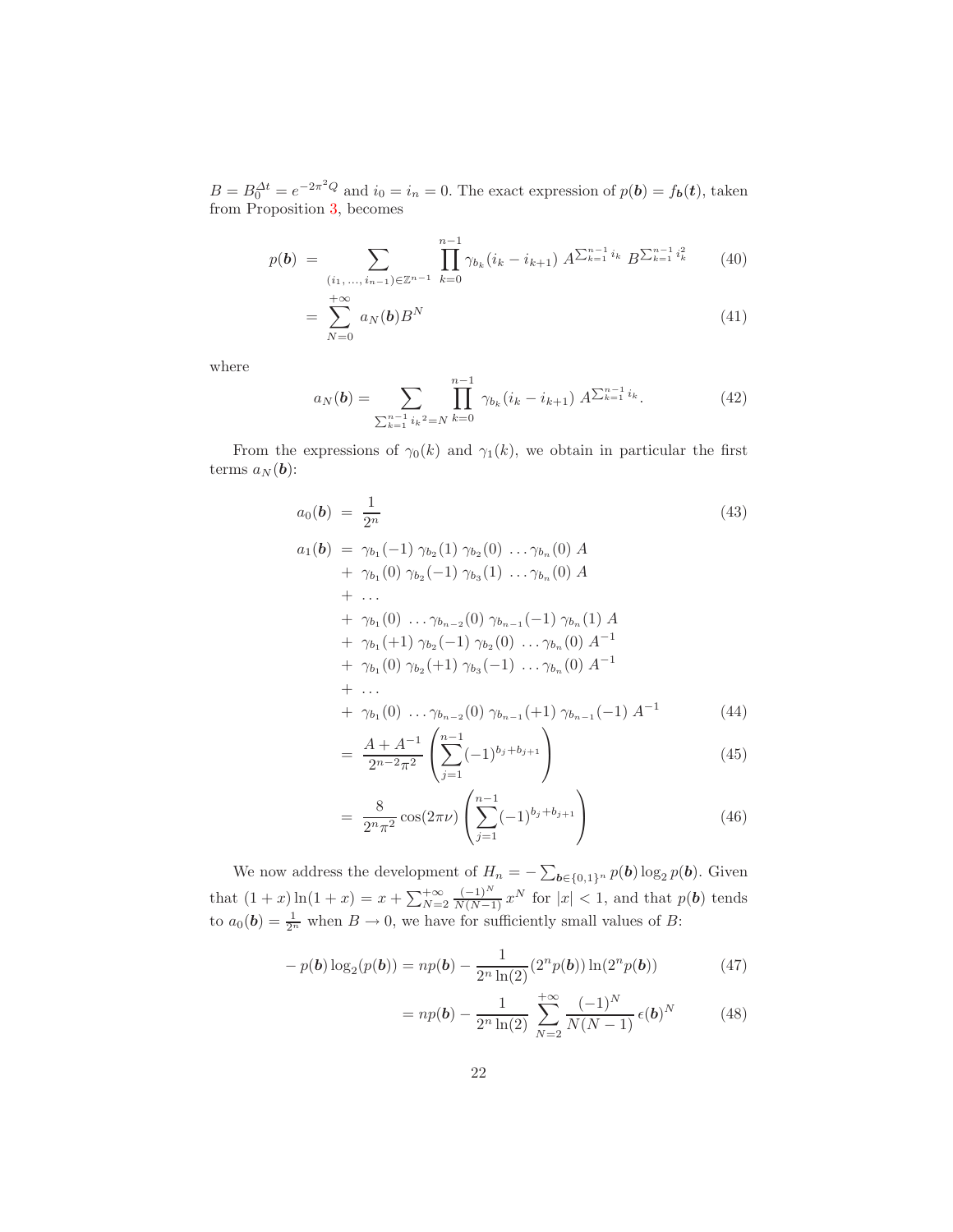where we use  $\epsilon(\mathbf{b}) = 2^n p(\mathbf{b}) - 1$  to denote the *bias* of a vector **b**. Using that  $\sum_{b \in \{0,1\}^n} p(b) = 1$  and  $a_0(b) = \frac{1}{2^n}$ , we obtain

$$
H_n = n - \frac{1}{2^n \ln(2)} \sum_{\mathbf{b} \in \{0,1\}^n} \sum_{N=2}^{+\infty} \frac{(-1)^N}{N(N-1)} \left( \sum_{M=1}^{+\infty} 2^n a_M(\mathbf{b}) B^M \right)^N \tag{49}
$$

$$
= n - \frac{2^{n-1}}{\ln(2)} \sum_{b \in \{0,1\}^n} a_1(b)^2 B^2 + O(B^3)
$$
 (50)

But, by the previous expression of  $a_1(b)$ , we have

$$
\sum_{b \in \{0,1\}^n} a_1(b)^2 = \frac{64}{2^{2n}\pi^4} \cos^2(2\pi\nu) \sum_{b \in \{0,1\}^n} \left( \sum_{j=1}^{n-1} (-1)^{b_j + b_{j+1}} \right)^2 \tag{51}
$$

$$
=\frac{64}{2^{2n}\pi^4}\cos^2(2\pi\nu)\ 2^n(n-1)\tag{52}
$$

$$
=\frac{64(n-1)}{2^n \pi^4} \cos^2(2\pi\nu)
$$
\n(53)

Therefore, we may conclude that  $H_n = n - \frac{32(n-1)}{\pi^4 \ln(2)}$  $\frac{\mu_2(n-1)}{\pi^4 \ln(2)} \cos^2(2\pi\nu) B^2 + O(B^3).$ 

## A.3 Safe bounds on bias and entropy

The proof of Corollary [1](#page-6-1) runs as follows.

*Proof (of Corollary [1\)](#page-6-1).* By definition  $H_n = H(s((n-1)\Delta t), \ldots, s(\Delta t), s(0))$  and we have that

$$
H_{n+1} - H_n = H(s(n\Delta t) \mid s((n-1)\Delta t), \dots, s(\Delta t), s(0))
$$
  
\n
$$
\geq H(s(n\Delta t) \mid \varphi((n-1)\Delta t)
$$
  
\n
$$
= H(s(\Delta t) \mid \varphi(0))
$$
  
\n
$$
= \int_0^1 H(s(\Delta t) \mid \varphi(0) = x) dx
$$

but

$$
H(s(\Delta t) | \varphi(0) = x) = 1 - \frac{1 + \epsilon}{2} \log_2(1 + \epsilon) - \frac{1 - \epsilon}{2} \log_2(1 - \epsilon)
$$

$$
= 1 - \frac{\epsilon^2}{2\ln(2)} + O(\epsilon^3)
$$

where  $\epsilon = 2 \mathbb{P}[s(\Delta t) = 1 | \varphi(0) = x] - 1 = \frac{4}{\pi} \sin(2\pi(\nu + x)) e^{-2\pi^2 Q} + O(e^{-4\pi^2 Q}).$ The results follows from replacement of  $\epsilon$  and by integration. (Equation [39](#page-20-0) of Section [A.2](#page-20-1) in appendix shows that the last  $O(.)$  is indeed uniform in x.) □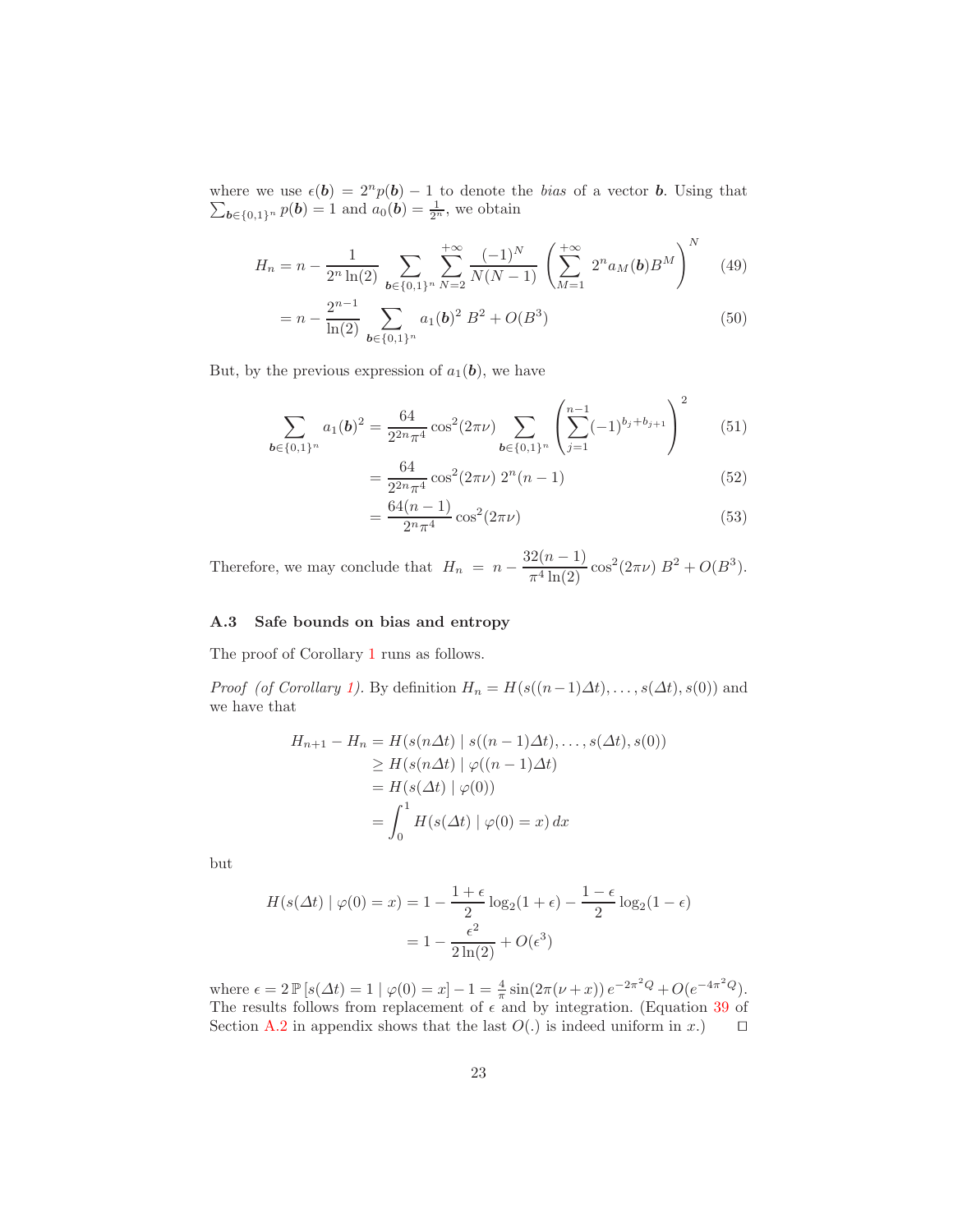Next, we give a proof of Proposition [2.](#page-6-2)

*Proof (of Proposition [2\)](#page-6-2)*. Using the expression of  $p(b)$  at Equation [\(42\)](#page-21-0) and the fact that  $\gamma_b(0) = \frac{1}{2}$ , we have that

$$
\epsilon(\mathbf{b}) = 2^n p(\mathbf{b}) - 1 \tag{54}
$$

$$
= \sum_{(i_1,\dots,i_{n-1})\neq 0} \prod_{k=0}^{n-1} (2 \gamma_{b_k} (i_k - i_{k+1})) A^{\sum_{k=1}^{n-1} i_k} B^{\sum_{k=1}^{n-1} i_k^2} \tag{55}
$$

Since  $|A| = 1, B > 0$  and for every  $k, |\gamma_b(k)| \leq \frac{1}{2}$ , we obtain

$$
|\epsilon(\mathbf{b})| \leq \sum_{(i_1,\dots,i_{n-1})\neq 0} B^{\sum_{k=1}^{n-1} i_k^2} = \vartheta(B)^{n-1} - 1 \tag{56}
$$

The lower bound of  $H_n$  results the fact that the function  $x \mapsto x \log_2 x$  is monotone:

$$
-p(\mathbf{b})\log_2(p(\mathbf{b})) = np(\mathbf{b}) - \frac{1}{2^n}(2^n p(\mathbf{b}))\log_2(2^n p(\mathbf{b}))
$$
\n(57)

$$
\geq np(\boldsymbol{b}) - \frac{1}{2^n} \vartheta(B)^{n-1} \log_2 \vartheta(B)^{n-1} \tag{58}
$$

Hence, by summing on **b**, we have  $H_n \ge n - \vartheta(B)^{n-1} \log_2(\vartheta(B)^{n-1}) \ge n-2.$   $\Box$ 

## <span id="page-23-0"></span>B Physical justifications of differential measures

The goal of this section is to justify that the physical assumptions of Subsec-tion [3.2](#page-9-1) implies  $V_d(\ell) \approx \ell s^2$  for some value  $s^2$  that we relate to the amount of noise available in  $R$  and  $R'$ .

In line with Subsection [3.2,](#page-9-1) for simplicity, we directly model the flipping times  $T_k$  of R and assume the variables  $X_k = \int_{T_k}^{T_{k+1}} \alpha(t) dt$  to be i.i.d. according to some distribution of mean  $m_X$  and standard deviation  $s_X$ . We model R' in a similar way using the corresponding prime symbols.

The physical assumptions of our models are the following:

- (i)  $s_X \ll m_X$  (small local jitters for R),
- <span id="page-23-2"></span>(ii)  $s_{X'} \ll m_{X'}$  (small local jitters for  $R'$ ), and
- <span id="page-23-3"></span>(iii)  $\alpha(t) \approx 1$  (small deterministic perturbations on R and R').
- (iv)  $|\alpha'(t)| \ll \frac{1}{m_X}$  and  $|\alpha'(t)| \ll \frac{1}{m_{X'}}$  (slow variations of  $\alpha(t)$ ).

Note that the last assumption implies that the equation  $X_k = \int_{T_k}^{T_{k+1}} \alpha(t) dt$ can be simplified into

$$
T_{k+1} - T_k \approx \frac{X_k}{\alpha(T_k)}\tag{59}
$$

<span id="page-23-1"></span>(and similarly for  $T'_{k+1} - T'_{k}$ ).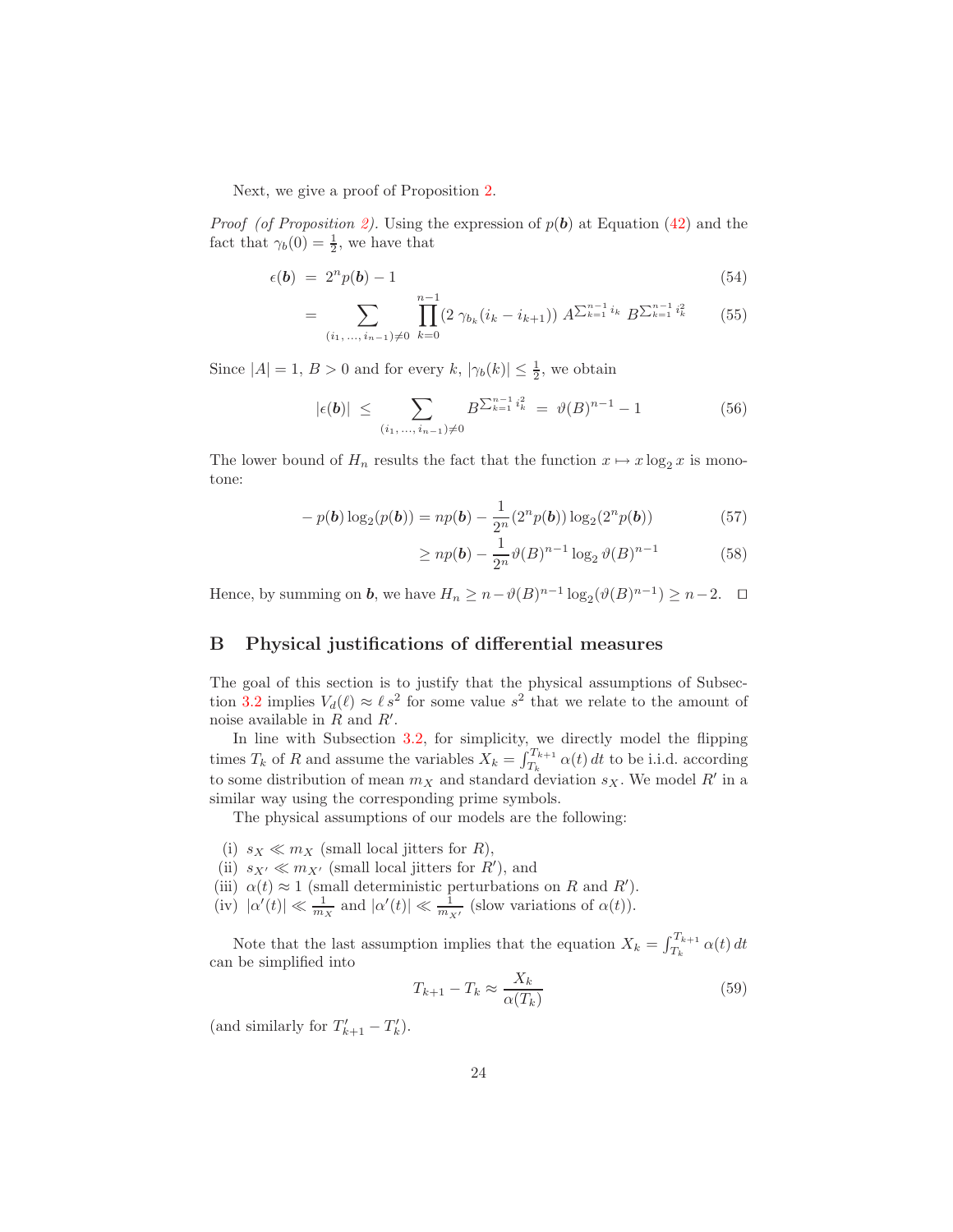Following the notations of Subsection [3.2,](#page-9-1) from the two sequences of times  $\boldsymbol{t}=(t_0,\ldots,t_n),\,\boldsymbol{t}'=(t_0',\ldots,t_{n'}'),$  we define a rescaled sequence  $\boldsymbol{\tau}=(\tau_0,\ldots,\tau_n)$ such that for every  $j$   $(t'_0 \le t_j < t'_{n'})$ ,

$$
\frac{\tau_j}{m_{X'}} = k(j) + \frac{t_j - t'_{k(j)}}{t'_{k(j)+1} - t'_{k(j)}},\tag{60}
$$

where  $k(j) = \max\{k \in \mathbb{N} \mid t'_k \le t_j\}.$ 

To show that  $V_d(\ell) = \hat{V}(\tau_{\ell} - \tau_0, \tau_{2\ell} - \tau_{\ell}, \ldots, \tau_{\lfloor \frac{n}{\ell} \rfloor \ell} - \tau_{(\lfloor \frac{n}{\ell} \rfloor - 1)\ell})$  is approximately proportional to  $\ell$ , we argue that each  $\tau_{j+1} - \tau_j$  independently follows a distribution with mean  $m \approx m_X$  and variance  $s^2 \approx s_X^2 + \left(\frac{m_X}{m_{X'}}\right)^2 s_{X'}^2$ . Indeed, by definition, we have

<span id="page-24-0"></span>
$$
\frac{\tau_{j+1} - \tau_j}{m_{X'}} = \frac{t_{j+1} - t'_{k(j+1)}}{t'_{k(j+1)+1} - t'_{k(j+1)}} + k(j+1) - \frac{t_j - t'_{k(j)}}{t'_{k(j)+1} - t'_{k(j)}} - k(j)
$$
(61)  

$$
= \frac{t_{j+1} - t'_{k(j+1)}}{t'_{k(j+1)+1} - t'_{k(j+1)}} + \sum_{k=k(j)}^{k(j+1)-1} \frac{t'_{k+1} - t'_{k}}{t'_{k+1} - t'_{k}} + \frac{t'_{k(j)} - t_j}{t'_{k(j)+1} - t'_{k(j)}}.
$$
(62)

For all  $0 \leq k \leq n'-1$ , let

$$
\epsilon'_{k} = \frac{\alpha(t'_{k})\,(t'_{k+1} - t'_{k})}{m_{X'}} - 1.
$$
\n(63)

By Equation [\(59\)](#page-23-1) and assumption [\(ii\)](#page-23-2),  $\epsilon'_{k}$  approximately follows a centered Gaussian distribution of variance  $\frac{s_{XY}^2}{m_{XY}^2} \ll 1$ . As a consequence, we may write

$$
\frac{m_{X'}}{(t'_{k+1} - t'_k)} = \frac{\alpha(t'_k)}{1 + \epsilon'_k} \approx \alpha(t'_k) (1 - \epsilon'_k).
$$
\n(64)

<span id="page-24-1"></span>By assumption [\(iv\)](#page-23-3), for  $k(j) \leq k \leq k(j + 1)$ , a first-order approximation of  $\alpha(t'_k)$  is  $\alpha(t_j)$ . Therefore, putting altogether [\(62\)](#page-24-0) and [\(64\)](#page-24-1) and neglecting second-order terms, we have

$$
\tau_{j+1} - \tau_j \approx \alpha(t_j) (t_{j+1} - t_j) - \alpha(t'_{k(j+1)}) \epsilon'_{k(j+1)}(t_{j+1} - t'_{k(j+1)}) \n- \sum_{k=k(j)}^{k(j+1)-1} \alpha(t'_{k}) \epsilon'_{k} (t'_{k+1} - t'_{k})
$$
\n(65)\n  
\n- \alpha(t'\_{k(j)}) \epsilon'\_{k(j)} (t'\_{k(j)} - t\_j).

We note that the first part of the equation approximately follows a Gaussian distribution of mean  $m_X$  and variance  $s_X^2$ , whereas the second half approximately (and independently) follows a centered Gaussian distribution of variance  $\left(\frac{s_X}{m}\right)$  $\frac{s_{X'}}{m_{X'}}$ )<sup>2</sup>  $m_X^2$ . Therefore, we may conclude that the  $(\tau_{j+1}-\tau_j)$  are independent outcomes of a Gaussian distribution of mean  $m_X$  and variance  $s^2 = s_X^2 + s_{X'}^2(\frac{m_X}{m_{X'}})^2$ .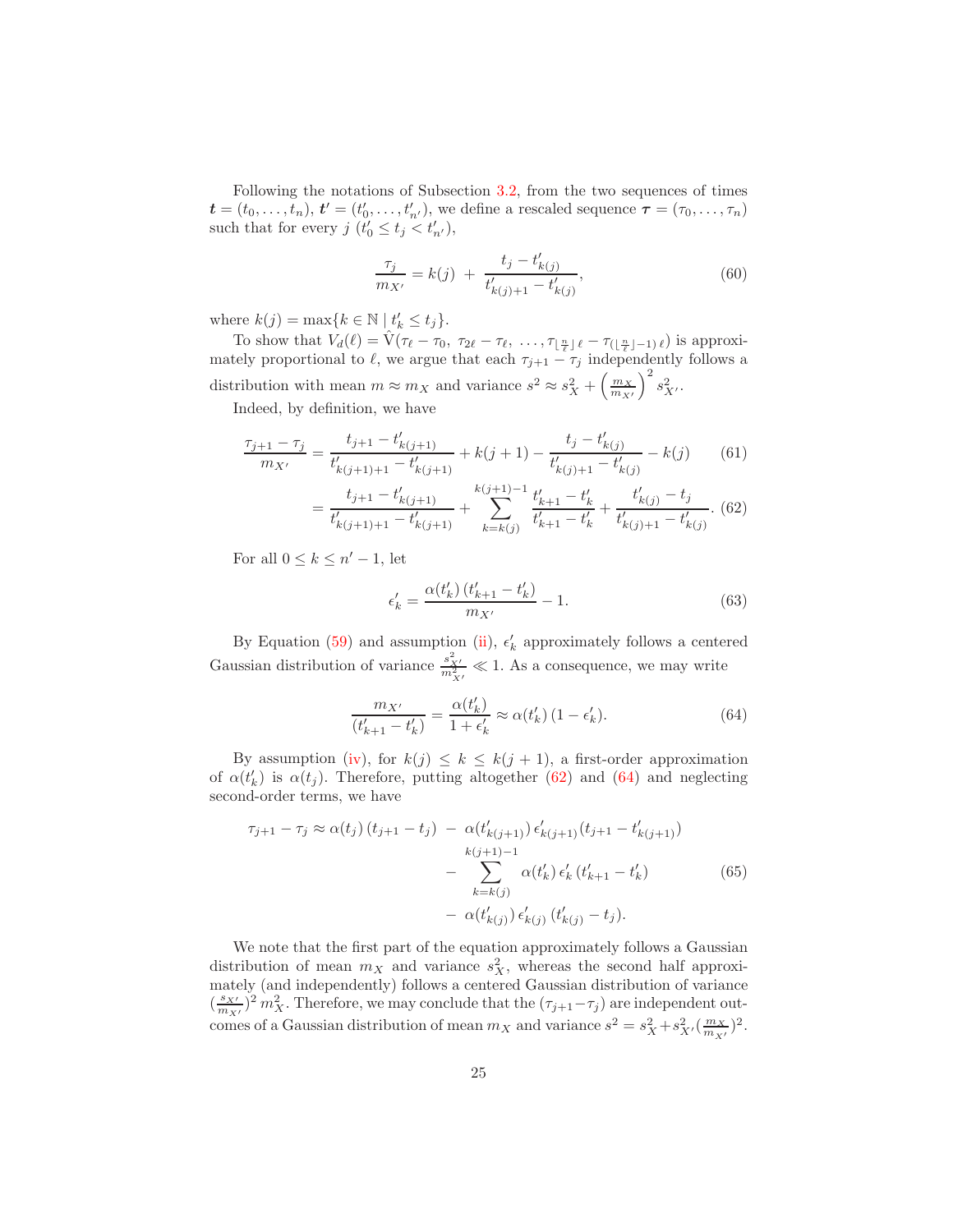# <span id="page-25-0"></span>C Equivalent physical parameters of a dual-oscillator TRNG

In Section [2,](#page-2-0) we considered the sampling of an oscillator  $R$  by a perfectly stabilized clock signal. The present section is devoted to the study the sampling of an oscillator  $R$  by another ring oscillator  $R'$ . We also allow small global variations of frequency for R and  $R'$  as considered in Section [3.](#page-7-0) Our goal is to show that such a complex system is still well approximated by the simple framework of Section [2.](#page-2-0)

*Model and physical assumptions.* We model the phase of the sampled oscillator  $R$ by a Wiener process of variable speed  $\mu(t) = \mu \alpha(t)$  and volatility  $\sigma^2$ . As for the sampling oscillator  $R'$ , for simplicity, we directly model the flipping times  $T_k$  and assume the variables  $X_k = \int_{T_k}^{T_{k+1}} \alpha(t) dt$  to be i.i.d. according to some distribution of mean  $m_X$  and standard deviation  $s_X$ . (Here we omit the prime symbols for readability.)

As before, the physical assumptions of our models are the following:

- <span id="page-25-2"></span>(i)  $\sigma^2 \ll \mu$  (small local jitters for R),
- <span id="page-25-5"></span>(ii)  $s_X \ll m_X$  (small local jitters for  $R'$ ), and
- <span id="page-25-3"></span>(iii)  $\alpha(t) \approx 1$  (small deterministic perturbations on R and R').

(Note that we do not assume  $\alpha(t)$  to have low frequency variations, here.)

To compare this setting with the simpler model of Section [2,](#page-2-0) we proceed in two steps. First, we generalize the method used in Appendix [A](#page-17-3) to reason about the effect of time evolution on phases. Second, we use the physical assumptions above to argue that the sampling of R by  $R'$  can be well approximated by the sampling of a single oscillator  $R''$  by a periodic time reference, that is, following the model initially considered in Section [2.](#page-2-0)

*Phase evolution revisited.* In Appendix [A,](#page-17-3) we noticed that, for an oscillator  $R$ with constant statistical parameters  $\mu$  and  $\sigma^2$ , the evolution of the conditional distribution of the phase from time  $t_k$  to time  $t_{k+1} \geq t_k$  is expressed by a convolution product:

$$
p_{t_{k+1}}(x \mid \xi) = p_{t_k}(x \mid \xi) * f_{\mu(t_{k+1} - t_k), \sigma^2(t_{k+1} - t_k)}(x),
$$
\n(66)

<span id="page-25-4"></span>where  $f_{m,s^2}(x) = \frac{1}{s\sqrt{2\pi}} \exp \frac{-(x-m)^2}{2s^2}$  $\frac{z-m}{2s^2}$  is the density function of the Gaussian distribution with mean m and variance  $s^2$ , and  $\xi$  denotes any event related to the sampling of R at times before  $t_k$ .

In the case of non constant statistical parameters  $\mu(t)$  and  $\sigma^2(t)$  for R, this equation generalizes as follows:

$$
p_{t_{k+1}}(x \mid \xi) = p_{t_k}(x \mid \xi) * f_{m,s^2}(x), \tag{67}
$$

<span id="page-25-1"></span>where  $m = \int_{t_k}^{t_{k+1}} \mu(t)dt$  and  $s^2 = \int_{t_k}^{t_{k+1}} \sigma^2(t)dt$ .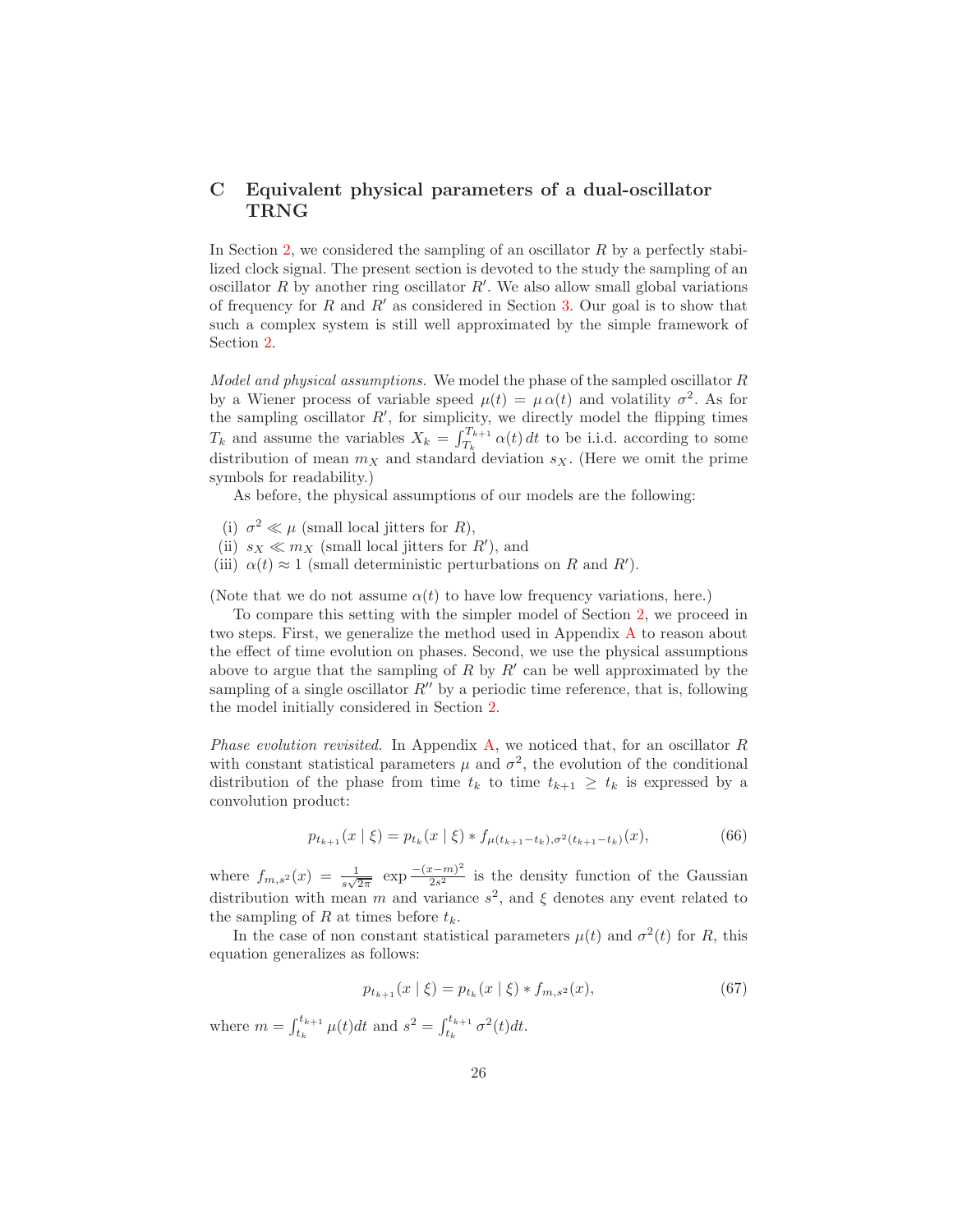Now let us consider that the sampling times  $t_k$  are probabilistic drawings of random variables  $T_{2k}$  modeling the raising times of another oscillator  $R'$  such that the durations  $X_k = \int_{T_k}^{T_{k+1}} \alpha(t) dt$  are i.i.d. following some density  $p_X$ . Besides, assume that  $\mu(t) = \mu \alpha(t)$  and  $\sigma^2(t) = \sigma^2 \alpha(t)$  for some constant  $\mu$  and  $\sigma$ . We have that

$$
\mathbb{P}[s(T_{2(k+1)}) = 1 | \xi] = \int_{-\infty}^{+\infty} \mathbb{P}[s(t) = 1 | \xi] d\mathbb{P}_{T_{2(k+1)} | \xi}(t)
$$
(68)

$$
= \int_{-\infty}^{+\infty} g_1(x) \, p_{k+1}(x \, | \, \xi) \, dx,\tag{69}
$$

<span id="page-26-0"></span>where we let  $p_{k+1}(x \mid \xi) = \int p_t(x \mid \xi) d\mathbb{P}_{T_{2(k+1)} | \xi}(t)$  denote the average conditional density of the phase of R at the  $(k+1)$ -th sampling time.

<span id="page-26-1"></span>By definition of  $T_{2(k+1)}$  and from Equation [\(67\)](#page-25-1), we obtain that

$$
p_{k+1}(x \mid \xi) = p_k(x \mid \xi) * g(x) * g(x), \tag{70}
$$

where  $g(x) = \int_0^\infty p_X(y) f_{\mu y, \sigma^2 y}(x) dy$ . Altogether, Equations [\(69\)](#page-26-0) and [\(70\)](#page-26-1) allow one to define modified operators  $\boldsymbol{S}[b]$  and  $\boldsymbol{E}[t]$  operating on the Fourier coefficient of  $p_k(x \mid \xi)$  similarly as for the proof of Proposition [3.](#page-19-0) We now argue that in the physical cases under consideration, these new operators are in fact well approximated by the same operators as before, using suitable parameters.

Interpretation. Above, we have let  $\sigma^2(t) = \sigma^2 \alpha(t)$  instead of  $\sigma^2(t) = \sigma^2$  in the model of Section [3.2.](#page-9-1) This approximation is justified by the assumptions [\(i\)](#page-25-2) and [\(iii\)](#page-25-3) that  $\sigma$  is small and  $\alpha(t) \approx 1$ .

Formula [\(70\)](#page-26-1) is similar to Equation [\(66\)](#page-25-4) except that the Gaussian density is replaced by a function  $g(x) * g(x)$  obtained by averaging the durations between two sampling times. We note that the two formulas are exactly equivalent when  $X = \frac{\Delta t}{2}$  with probability 1: indeed  $g(x) * g(x) = f_{\mu \Delta t, \sigma^2 \Delta t}(x)$ . When X has a very small variance (assumption [\(ii\)](#page-25-5)),  $g(x)*g(x)$  will be very close to a Gaussian function, and therefore we can approximate the behavior of the two composed oscillators by a single one.

More precisely, we compute the mean and the variance of the approximation of  $g(x) * g(x)$  as follows. Let  $m_X$  and  $s_X^2$  be the mean and the variance of X. By assumption [\(ii\)](#page-25-5),  $s_X \ll m_X$ , therefore, letting  $f(x, y) = f_{\mu y, \sigma^2 y}(x)$ , we have the following approximation:

$$
g(x) = \int_0^\infty p_X(y) f(x, y) dy
$$
  
\n
$$
\approx \int_0^\infty p_X(y) \left[ f(x, m_X) + (y - m_X) \frac{\partial f}{\partial y}(x, m_X) \right]
$$
\n(71)

$$
+\frac{(y-m_X)^2}{2}\frac{\partial^2 f}{\partial y^2}(x,m_X)\bigg] dy \qquad (72)
$$

$$
= f(x, m_X) + \frac{s_X^2}{2} \frac{\partial^2 f}{\partial y^2}(x, m_X).
$$
\n(73)